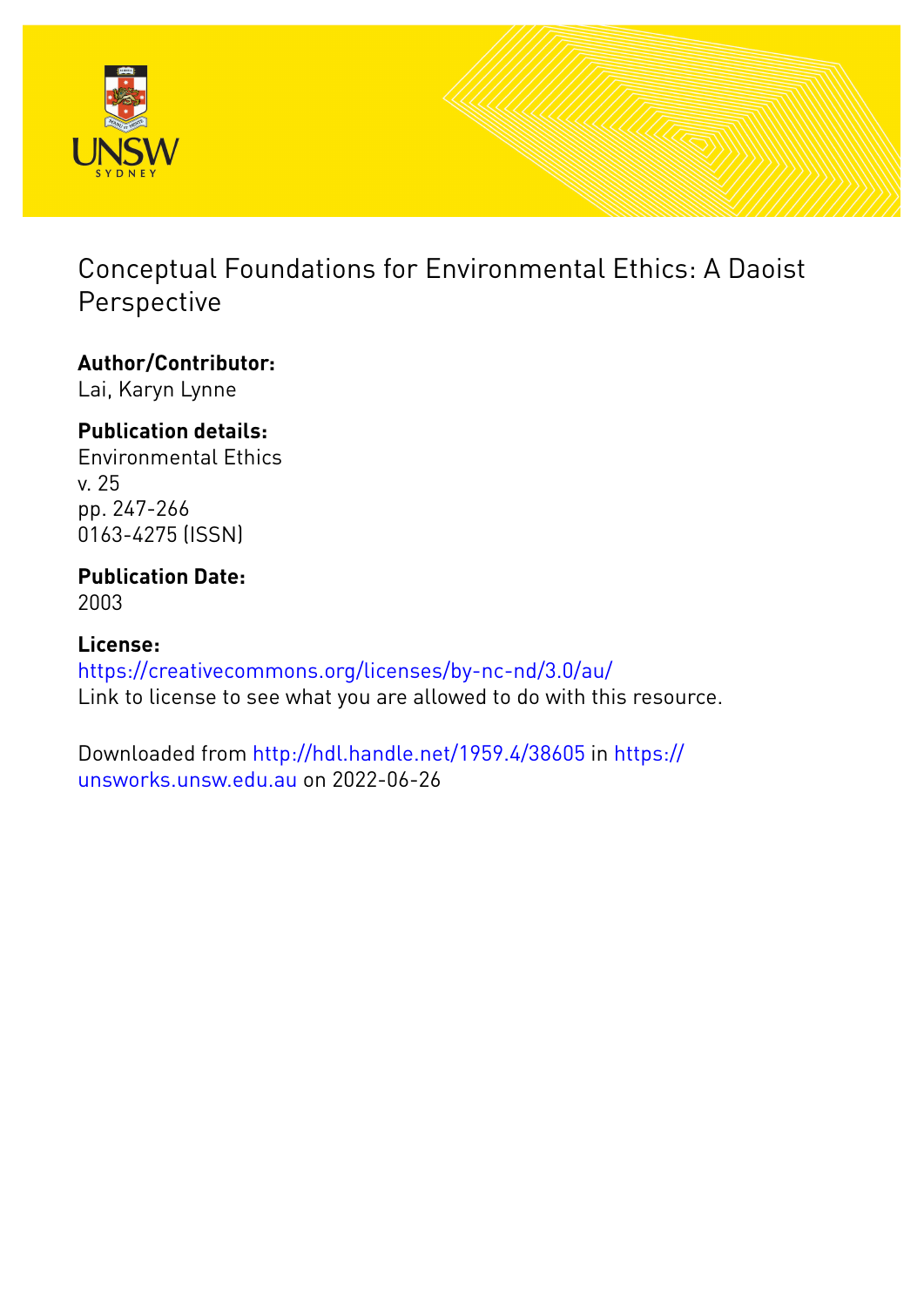### **Conceptual Foundations for Environmental Ethics: A Daoist Perspective**

Karyn L. Lai\*

The concepts *dao* and *de* in the *Daodejing* may be evoked to support a distinctive and plausible account of environmental holism. *Dao* refers to the totality of particulars, including the relations that hold between them, and the respective roles and functions of each within the whole. *De* refers to the distinctiveness of each particular, realized meaningfully *only* within the context of its interdependence with others, and its situatedness within the whole. Together, *dao* and *de* provide support for an ethical holism that avoids sacrificing individuals for the sake of the whole. The integrity and stability of the whole are important not because the whole is an end-in-itself but because those conditions assist in preserving the well-being of the constituent parts. In other words, the ethical holism supported in the *Daodejing* does not present individuals and wholes in mutually exclusive terms, but sees them in symbiotic relation, allowing for events to be mutually beneficial, or mutually obstructive, to both. In addition, two other Daoist concepts, *wuwei* (non-action) and *ziran* (spontaneity), provide further support for this construction of holism. If the distinctiveness of particular individuals is valued, then unilateral or reductive norms which obliterate such individuality are inappropriate. In this regard, the methodology of *wuwei* allows for the idea of individuals developing spontaneously in relation to others. According to this view of holism, individuals manifest and realize their integrity *in relation to others in the environmental context*, achieving an outcome that is maximally co-possible within those limits, rather than one that is maximally beneficial only for particular individuals.

#### I. INTRODUCTION

The Daoist classic, the *Daodejing*, has often been cited for its complex, metaphysical insights regarding the nature of reality and the theory of relations between individual things and beings. There is a growing body of literature on the application of Daoist thought to contemporary debates about the environment.<sup>1</sup> The literature ranges from basic proposals, such as a reexamination of

<sup>\*</sup> School of Philosophy, University of New South Wales, Sydney, NSW 2052, Australia. Lai's key research interests are in comparative philosophy, with particular focus on applying ideas from Chinese philosophies to issues in contemporary philosophy and ethics. She is currently working on a book addressing issues in feminist philosophy, moral and political philosophy and environmental philosophy, drawing on insights from Confucian and Daoist philosophies, to be published by Ashgate Publishing. Lai has authored a number of articles, including a commissioned chapter on attitudes to the natural world in classical Chinese philosophy, in Dale Jamieson, ed., *Companion to Environmental Ethics* (Malden, Mass.: Blackwell, 2001).

<sup>1</sup> Prominent collections include *Environmental Ethics* 8, no. 3 (Winter 1986); *Philosophy East and West* 37, no. 2 (April 1987); and J. Baird Callicott and Roger T. Ames, eds., *Nature in Asian*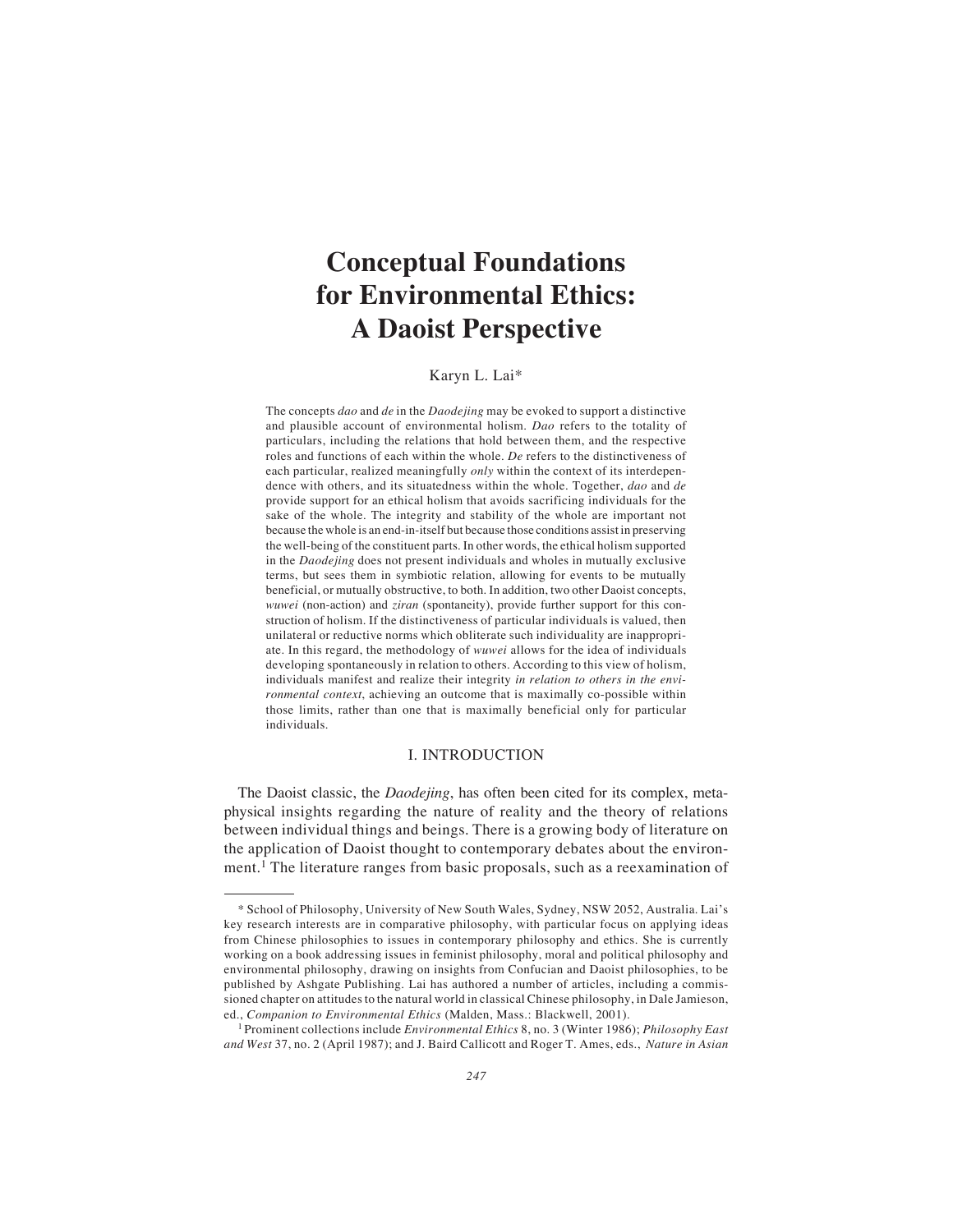the human relationship to nature,<sup>2</sup> to more complex arguments which utilize certain Daoist ideas in order to provoke a reassessment of assumptions and categories in contemporary thought.<sup>3</sup> Some include suggestions that the aesthetic order which underlies Daoist thought provides important conceptual frameworks for environmental philosophy.<sup>4</sup>

Such explorations into the relevance and effectiveness of Daoist philosophy as applied to contemporary environmental problems should be taken seriously, albeit with care. For instance, there are chapters in the *Daodejing* that appear to advocate primordial simplicity  $(19, 25, 32, 37, 62, 80)$ ,<sup>5</sup> which some thinkers have sought to appropriate in the service of their own naturalistic outlooks:

In the Far east the man-nature relationship was marked by respect, bordering on love, absent in the West. . . . Chinese Taoists postulated an infinite and benign force in the natural world. . . . Taoism fostered love of wilderness rather than hatred.<sup>6</sup>

The first clear expression of ecological thinking appears in ancient China from about the sixth century B.C. . . . The Taoists resented [the] meddling [of the Confucianists] and believed all could live in spontaneous harmony with nature. They offered the most profound and eloquent philosophy of nature ever elaborated and the first stirrings of an ecological sensibility.<sup>7</sup>

These assertions need to be carefully investigated, however. One needs to ask whether the dictum to "live in spontaneous harmony with nature" provides sufficient justification, conceptual resources and motivational force for an effective environmental ethic.

In this essay, I attempt to avoid simplistic applications of Daoist philosophy and aim to demonstrate that it provides critical conceptual tools for addressing

5 The numbers here refer to chapter numbers in the *Daodejing*; this system of referencing (bracketed numbers) will be used throughout this essay unless otherwise indicated.

*Traditions of Thought: Essays in Environmental Philosophy* (Albany: State University of New York Press, 1989).

<sup>2</sup> Po-Keung Ip, "Taoism and the Foundations of Environmental Ethics," *Environmental Ethics* 5 (1983): 335–43.

<sup>3</sup> See, for example, Chung-ying Cheng's "On the Environmental Ethics of the Tao and the Ch'i," *Environmental Ethics* 8 (1986): 351–70.

<sup>4</sup> See Roger Ames, "Taoism and the Nature of Nature," *Environmental Ethics* 8 (1986): 317– 50; R. P. Peerenboom, "Beyond Naturalism: A Reconstruction of Daoist Environmental Ethics" in *Environmental Ethics* 13 (1991): 3–22; Chung-yuan Chang, *Creativity and Taoism: A Study of Chinese Philosophy, Art, and Poetry* (New York: Julian Press, 1963); Chung-yuan Chang, *Tao: A New Way of Thinking* (New York: Harper and Row, 1975); and Kirill Thompson, "Taoist Cultural Reality: The Harmony of Aesthetic Order," *Journal of Chinese Philosophy* 17 (1990): 175–86.

<sup>6</sup> Roderick Nash, *Wilderness and the American Mind* (New Haven: Yale University Press, 1967), pp. 192–93.

<sup>7</sup> Peter Marshall, *Nature's Web: Rethinking Our Place on Earth* (New York: Paragon House, 1992), p. 9.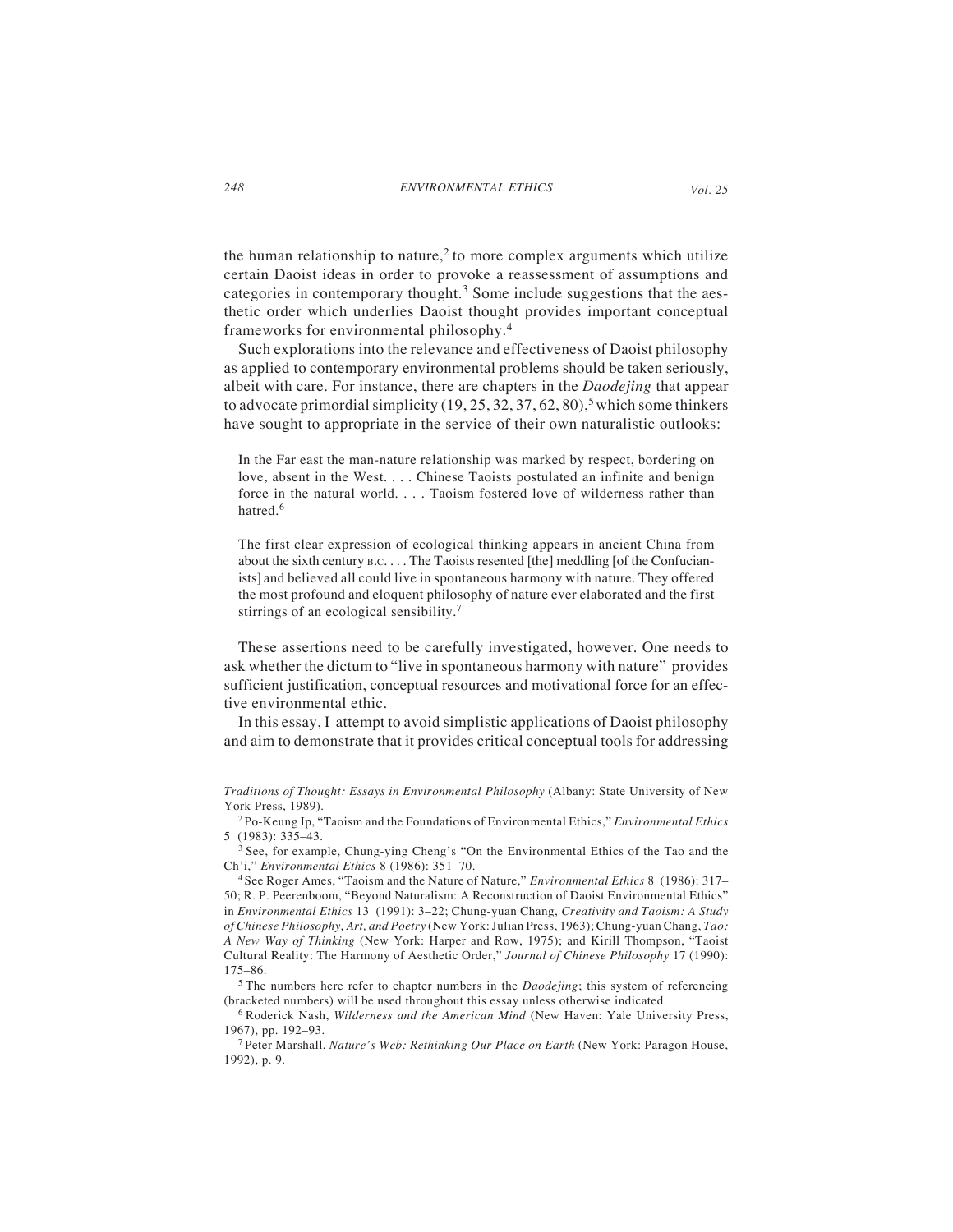certain debates in environmental philosophy. I argue that, both in its key concepts and in its anti-anthropocentric tenor, the *Daodejing* provides a justification for an environmental ethic that reaches beyond humans, individuals, or species. This project draws upon both the metaphysical and ethical resources that are available in the *Daodejing* to justify an environmental ethic which espouses a holistic perspective but which nevertheless recognizes the integrity of individuals.

The second section of the essay explores the Daoist concept, *de*, both in secondary commentaries and in the *Daodejing* itself. The third section investigates two sets of related concepts in the *Daodejing*. The first is the concepts *dao* and *de*, focusing primarily on their interdependence, and the second is the notions of *wuwei* and *ziran*. I argue, with reference to these four concepts, that the Daoist notion of interdependence may be invoked to support a pluralistic account of value in the context of holism. The final section reviews various significant themes such as anthropocentricism, human-nature dualism, and holism, in the light of Daoist philosophy. I also establish that Daoist philosophy provides important philosophical and ethical resources for dealing with contemporary environmental issues.

#### II. INTERPRETATIONS OF *DE*

*De*, often translated as "virtue," is one of two cardinal concepts in the *Daodejing*, the treatise on *dao* and *de*. 8 However, some scholars have noted with concern that analyses of Daoist philosophy have too frequently failed to accord the concept *de* the significance it is due.<sup>9</sup>

There is a range of possible meanings of the concept *de* deriving from its usage in the chapters of the *Daodejing*. The term is commonly translated to mean moral principle or virtue in the conventional sense, indicating one's moral cultivation. This approach has been taken in various ways by Chinese scholars such as Lionel Giles,<sup>10</sup> Wing-tsit Chan,<sup>11</sup> and D. C. Lau.<sup>12</sup>

<sup>08</sup> The terms *dao* and *de* (Pinyin transliteration system) correspond to *tao* and *te* (Wade-Giles system commonly used in earlier literature) respectively. The Pinyin system is used in this essay because it is more up-to-date and widely used.

<sup>09</sup> With the oldest existing versions of the *Daodejing* excavated from the Han tombs at Mawangdui in China in 1973, the bamboo strips on which the texts are inscribed are arranged in such a way that the final forty-four chapters of the received text, the *De Jing*, are placed first. Hence, a translator of the Mawangdui *Daodejing* has labelled his translation the "*Dedaojing.*" See Robert Henricks, *Lao-tze Te-tao Ching: A New Translation Based on the Recently Discovered Ma-Wang-Tui Texts* (New York: Ballantine Books, 1989). See also Ames, "Taoism and the Nature of Nature," esp. sec. 4: "Taoism Misnamed."

<sup>10</sup> Lionel Giles, *The Sayings of Lao Tzu* (London: John Murray. 1907).

<sup>11</sup> Wing-tsit Chan, *The Way of Lao Tzu* (New York: Library of Liberal Arts, Bobbs-Merrill, 1963). Chan writes, "[t]he main objective of [the *Daodejing*] is the cultivation of virtue or *te*" (pp.  $10-11$ ).

<sup>12</sup> D. C. Lau, *Lao Tzu: Tao Te Ching* (Harmondsworth: Penguin, 1963)*.* Although Lau contemplates a richer interpretation of *de*, he proceeds very quickly to dismiss the significance of that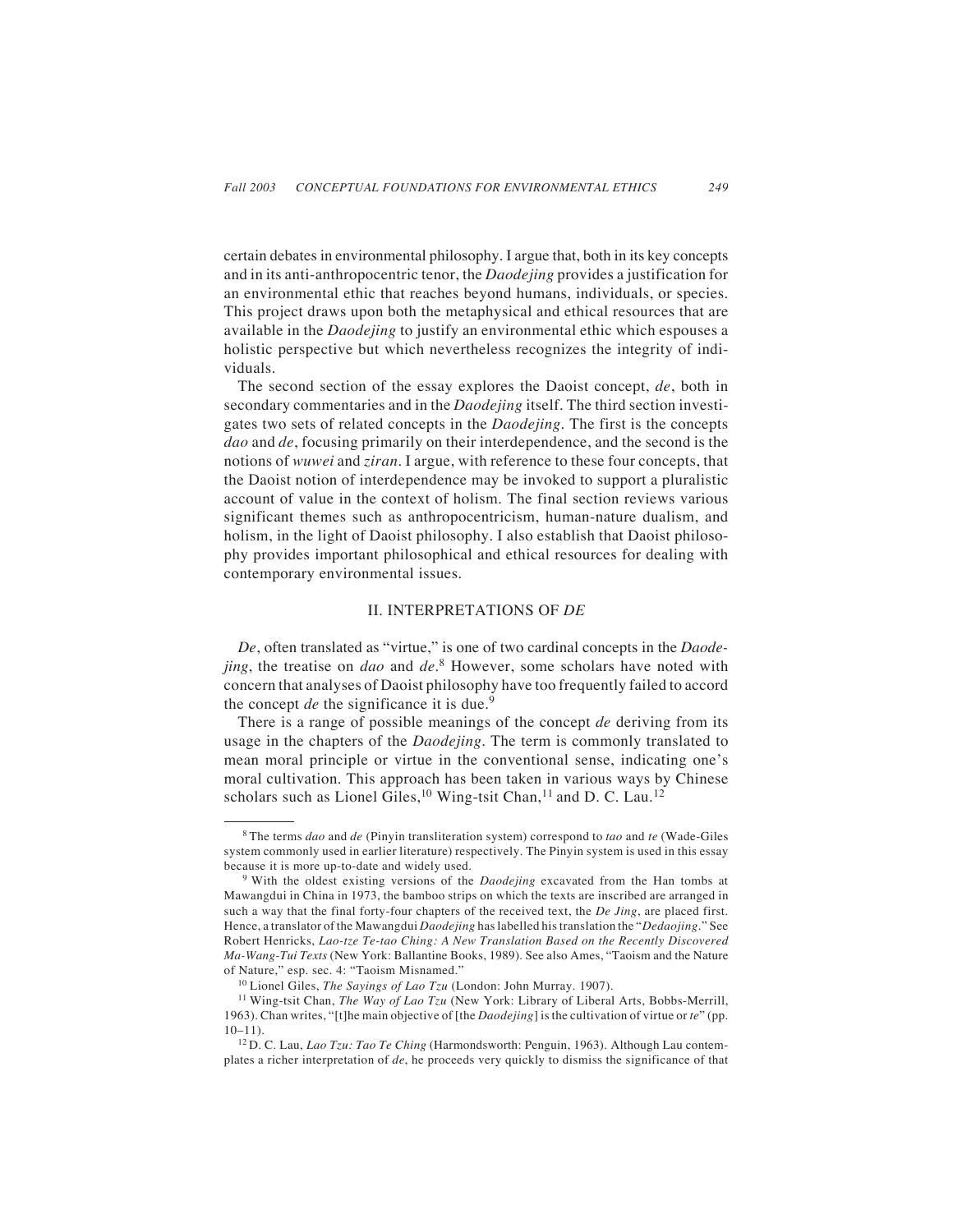#### *250 ENVIRONMENTAL ETHICS Vol. 25*

However, the interpretation of *de* to denote moral goodness is unsatisfactory because it overlooks the vagueness of the text regarding questions of ethics or axiology. Additionally, the interpretation of *de* as "virtue" or "moral principle" neglects the Daoist criticism of existing norms and values. The *Daodejing* is incisive in its criticism of contemporary values and virtues in the ancient Chinese context.<sup>13</sup> This criticism was, at its most fundamental level, a universal rejection of the all-too-human activity of promoting values which are superficial and unnecessarily dichotomous, divisive and hence, which tend to mislead:

> When the people of the world all know beauty as beauty, There arises the recognition of ugliness. When they all know the good as good, There arises the recognition of evil.  $\ldots$  (2)

The five colors cause one's eyes to be blind. The five tones cause one's ears to be deaf. The five flavors cause one's palate to be spoiled. . . .  $(12)^{14}$ 

Against this background of scepticism regarding conventional values, the interpretation of *de* to denote a conventional sense of moral goodness would sit uneasily with Daoist philosophy. The problem with this interpretation is compounded by the fact that there is another term in the *Daodejing*, *shan*, which does refer to moral goodness, and which at times occurs in the same passage with *de*. 15

It needs to be noted, however, that Wing-tsit Chan's and Lau's analyses of *de* are not confined to human ethical action. Both scholars recognize multiple interpretations of *de*. Chan argues that *dao* is the ontological source from which all things derive their existence, and *de* refers to the particular instantiation (the essence, so to speak), of each existing thing:

. . . *te* is Tao endowed in the individual things. While Tao is common to all, it is what each thing has obtained from Tao, or its *te*, that makes it different from others. *Te* is then the individualizing factor, the embodiment of definite principles which give things their determinate features or characters.<sup>16</sup>

interpretation, together with the role of *de* within the *Daodejing*. He writes: "In its Taoist usage, *te* refers to the virtue of a thing (which is what it 'gets' from the tao). In other words, *te* is the nature of a thing, because it is in virtue of its *te* that a thing is what it is. But in the *Lao tzu* the term is not a particularly important one and is often used in its more conventional senses" (p. 42).

<sup>13</sup> See *Daodejing* 5, 18, 19, 20, 38.

<sup>14</sup> Chan's translation from *The Way of Lao Tzu*. This translation is used throughout this essay, unless otherwise specified.

<sup>15</sup> See *Daodejing* 8, 27, 30, 49, 54, 61 and 81.

<sup>16</sup> Chan, *The Way of Lao Tzu*. Chan's interpretation of *de* is based partly on a traditional definition of the term which draws from its homophone, *de* (to obtain). See Chan's comments on p. 11.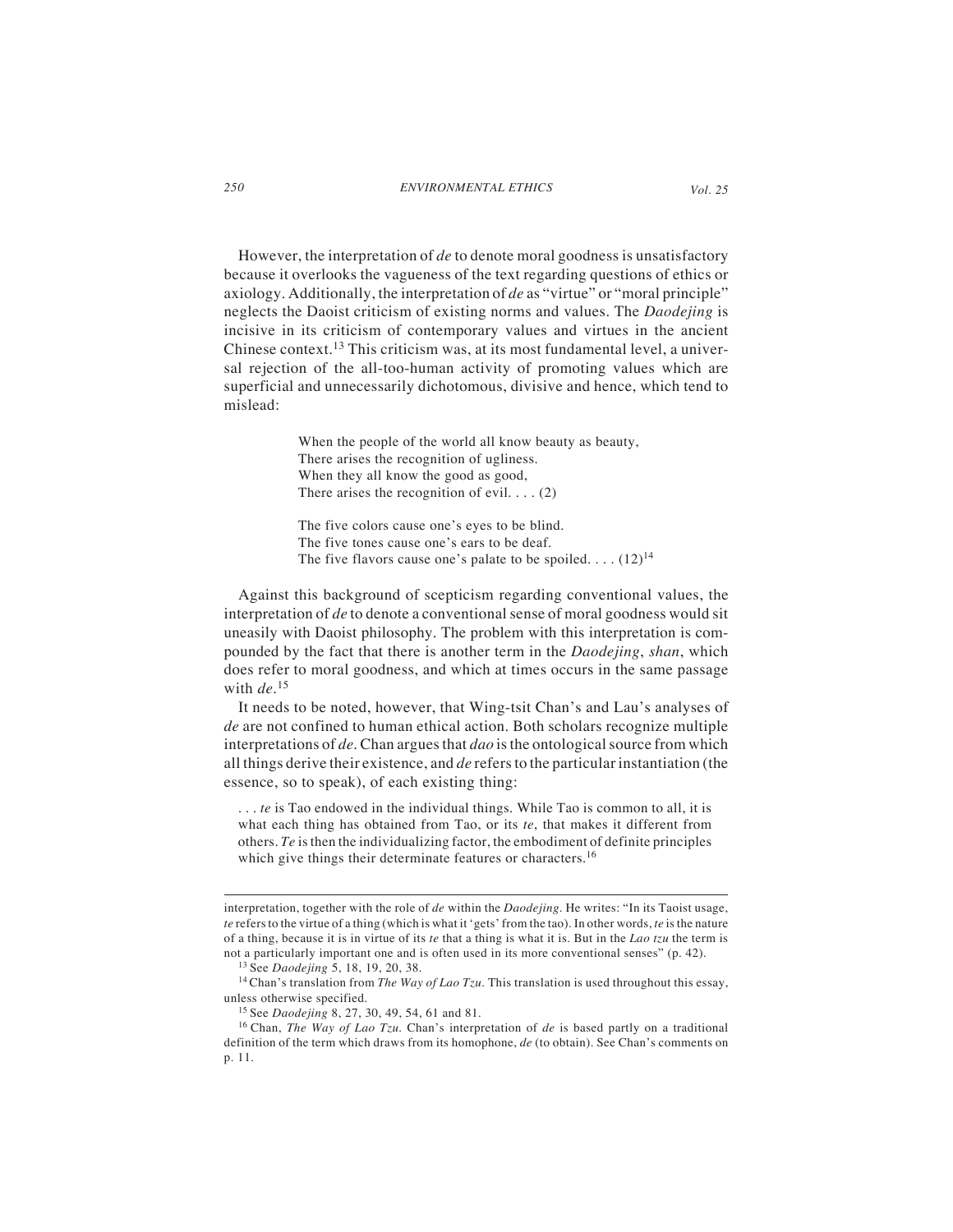According to Chan's analysis, *de* may be understood within an overarching framework, *dao*, within which individual beings manifest their distinctiveness. In this way, an emphasis on *de* is an emphasis on the particularity or distinctiveness of individual beings. Additionally, the theme of relationality is also important: each thing embodies its particular *de within* the contextual environment of *dao*.

Similarly, Lau's analysis highlights the connection between *de* and *dao*, explicitly drawing out the interdependent nature of all existence. On his definition, *de* refers to the *integrity* of being a particular thing, rather than to its ability or willingness to conform to predetermined standards. The ontology is particularly interesting because all things are seen to embody their distinctive natures *in and through their common origin, dao*. It is unfortunate, though, that Lau's analysis stops short of fleshing out this ontology.<sup>17</sup>

Chan's and Lau's claim that *de* signifies individuality within the context of the whole is articulated in the *Daodejing*:

When one cultivates [*de*] in his person, it becomes genuine [*de*] When one cultivates [*de*] in his family, it becomes overflowing [*de*] When one cultivates [*de*] in his community, it becomes lasting [*de*] When one cultivates [*de*] in the world, it becomes universal. . . . (54)

Here, there is a strong suggestion that the respective function of each individual thing is context-specific rather than normative, and also that *de* generates different ends in each of these contexts.

Other Daoist scholars such as J. L. Duyvendak,<sup>18</sup> Arthur Waley,<sup>19</sup> and Max Kaltenmark<sup>20</sup> provide interpretations of *de* which are multidimensional. Duyvendak contends that the archaic sense of the term is actually a morally neutral one, signifying some kind of magic power rather than moral goodness: "good conduct," in a naturalistic sense and spontaneous manner, is the older sense of the term; "good conduct" in a human and ethical sense only came into use later, due partly to Confucian influence.

In a similar tone, Waley contends that the term *power* is a more appropriate translation of *de* because the earlier usage of *de* allows for *de* to be understood as bad as well as good, not unlike the Indian karma in the following respects:

*Te* is anything that happens to one or that one does of a kind indicating that, as a consequence, one is going to meet with good or bad luck. It means, so to speak,

<sup>17</sup> Lau, *Lao Tzu*, p. 42.

<sup>18</sup> J. L. Duyvendak, *Tao Te Ching: The Book of the Way and Its Virtue* (London: John Murray, 1954).

<sup>19</sup> Arthur Waley, *The Way and Its Power: A Study of the Tao Te Ching and Its Place in Chinese Thought* (New York: Grove Press, 1958).

<sup>20</sup> Max Kaltenmark, *Lao Tzu and Taoism*, trans. Roger Greaves (Stanford: Stanford University Press, 1969).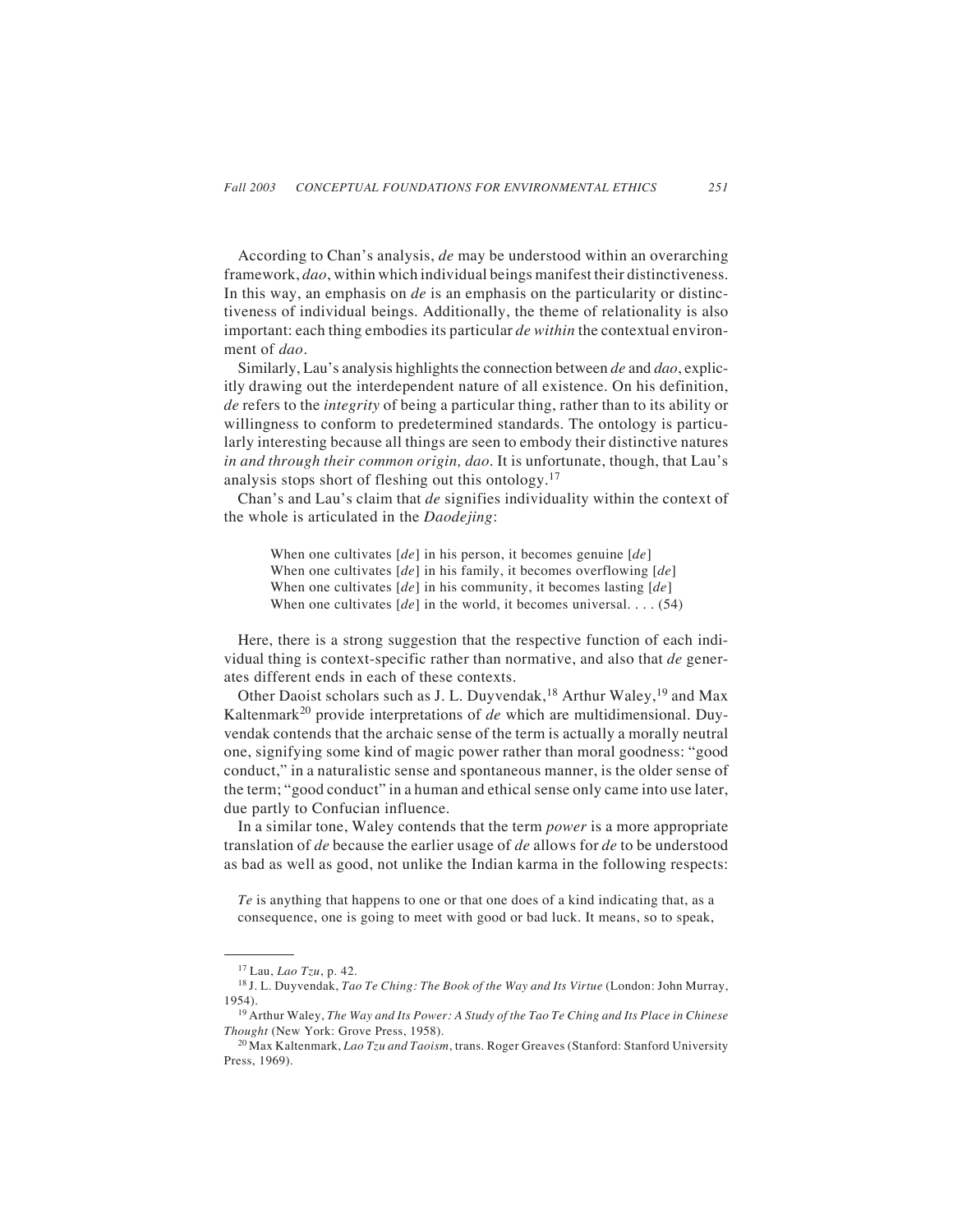the stock of credit (or the deficit) that at any given moment a man has at the bank of fortune.<sup>21</sup>

Kaltenmark offers a compelling analysis of *de*. His study is particularly insightful because it is multifaceted and accommodates different conceptions of *de*. Quoting Marcel Granet's study of Chinese thought, Kaltenmark states that *de* is "the ideal efficacy that becomes particular as it becomes real."22 He also notes that *de* is generally used with positive connotations, though his analysis strives to retain the original sense of potency, which may be good or bad. He suggests that

. . . [*te*] always implies a notion of efficacy and specificity. Every creature possessing a power of any kind, natural or acquired, is said to have *Te.* . . . [*Te*] has varied meanings ranging from magical potency to moral virtue. But the latter is a derived meaning, for originally *Te* was not necessarily good. . . . Nevertheless, *Te* is generally used in the good sense: it is an inner potency that favorably influences those close to its possessor, a virtue that is beneficent and life-giving.<sup>23</sup>

Kaltenmark's articulation of the concept *de* has the advantage of recognizing and allowing for a range of understandings of the concept that are necessitated by the cryptic and piecemeal nature of the text.

Based on the discussion of *de* in this section, two important features of *de* may be detected: (a) there is a strong suggestion of an intrinsic relatedness between individuals within the framework of the *dao*. Relations are intrinsic rather than extrinsic in that individuals are determined in part by their respective places in the *dao*. Here, the remarks of Chung-ying Cheng, who contrasts a superficial notion of the term *environment* with its deeper (Daoist) sense, are pertinent:

[According to a superficial sense of the term, environment means] simply "the surroundings," the physical periphery, the material conditions and the transient circumstances. . . . [However, environment] cannot be treated as an object, the material conditions, a machine tool, or a transient feature. Environment is more than the visible, more than the tangible, more than the external, more than a matter of quantified period or time or spread of space. It has a deep structure as well as a deep process, as the concept of Tao indicates.<sup>24</sup>

<sup>21</sup> Waley, *The Way and Its Power,* p. 31. Waley's view of *de* is predicated on correlative thought. The theme of correlative thinking assumes an intrinsic relatedness between all things and beings, covering a wide sweep of all existence including cosmic forces, all species and natural objects, and even aspects of human life such as government. Chinese scholar A. C. Graham provides a comprehensive account of correlative thinking in "Yin-Yang and the Nature of Correlative Thinking," Singapore: Institute of East Asian Philosophies, Occasional Paper and Monograph Series, no. 6, 1986.

<sup>22</sup> Marcel Granet, *La Pensee Chinoise* (Paris, 1934), p. 303; cited in Kaltenmark, *Lao Tzu and Taoism,* p. 27.

<sup>23</sup> Kaltenmark, *Lao Tzu and Taoism* pp. 27–28.

<sup>&</sup>lt;sup>24</sup> Cheng, "On the Environmental Ethics of the Tao and the Ch'i," p. 353.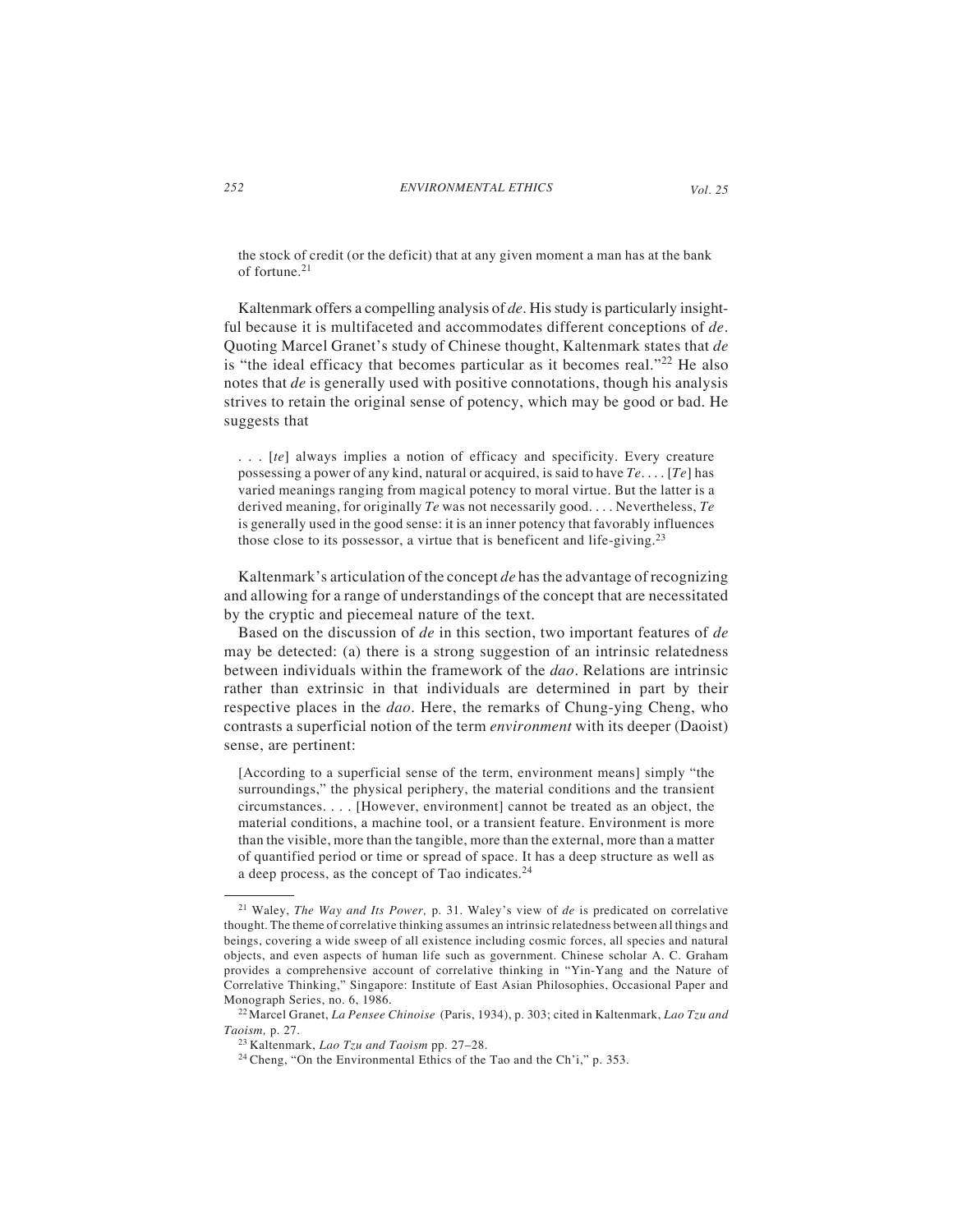A corollary to the theme of intrinsic relatedness is that of *interdependence* of individuals. The interdependent relation between the self and others within the context of the whole engenders a relational and contextual concept of the self. Within such a structure, individuals can only achieve full realization *in the context of* their interdependence with others.

(b) Associated with the deeper notion of environment articulated in (a), *de* seems to provide the specifications for an individual's *integrity* in the context of its relations with other individuals. Within an environment where interdependence is emphasized, the integrity of individuals is important as it is necessary to prevent the obliteration of individual distinctiveness, interests and needs, which might too easily be subsumed under the rubric of the whole.

These two features—interdependence and integrity—are held in a finely tuned balance. The individual seeks and attains meaning *within* contextual and relational boundaries and affiliations. However, if these are overly restrictive, the integrity of the individual will be diminished or eradicated. Hence, *de* is important in setting the extent of self-determination. *De* refers to (a development or cultivation of) the distinctive characteristics of individuals. Yet, the sense of integrity is far removed from any suggestion of independent, separate existence. In the view of the *Daodejing*, severe fragmentation of the different forms of life is brought about partly by the imposition of a rigid axiological framework upon all aspects of existence; this cuts up the uncarved block, so to speak (see *Daodejing* 28).

#### III. INTERDEPENDENCE AND INTEGRITY: *DAO* AND *DE* ALLOWING FOR SPONTANEITY: *WUWEI* AND *ZIRAN*

The paradigmatic *dao* of Heaven is inclusive (73), standing in contrast to the tendencies of the human world to create inequalities (77). The method of *dao* is to treat all equally: ". . . Heaven and earth unite to drip sweet dew. Without the command of men, it drips evenly over all" (32).

Additionally, the interdependence of things within the whole is implicit in the idea that all draw benefit from *dao* (34, 81). This theme of *dao* benefiting all things is effectively epitomized by the action of water:

Water is good; it benefits [*li*] all things and does not compete with them. It dwells in (lowly) places that all disdain. This is why it is so near to Tao (8)

From an ontological point of view, the concept *dao* signifies the shared

The best  $[man]^{25}$  is like water,

<sup>25</sup> Chan (*The Way of Lao Tzu*) adds the word *man* at this point in the statement. Chan states that some interpreters have taken the phrase to mean the best man, while others take it to mean the "highest good." In Chan's view, both interpretations are possible (see pp. 113–14). However, I prefer to ellipt the word because the addition narrows the applicability of these ideas to humankind.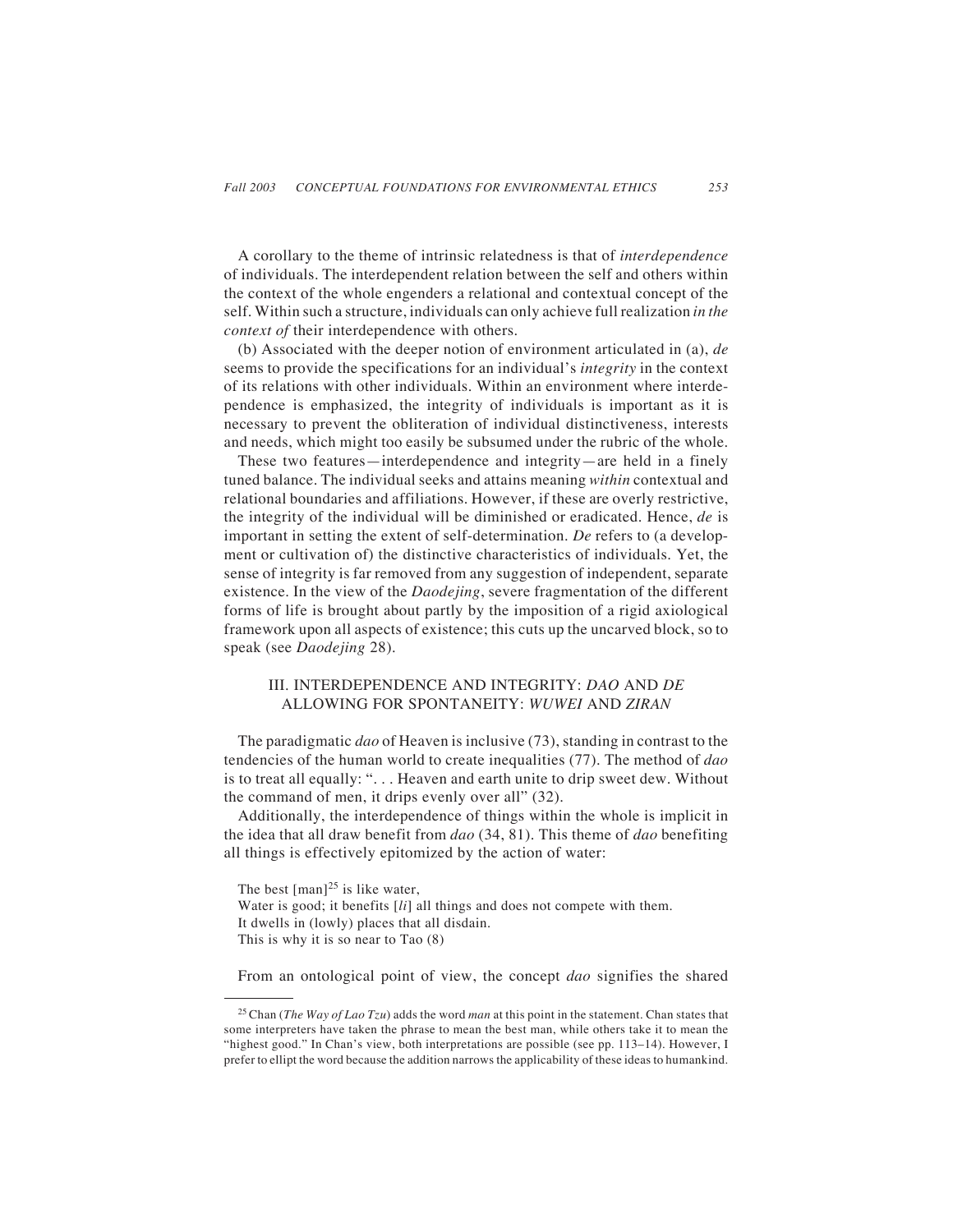context within which all things exist. In the case of the natural environment, this assertion is, at one level, undeniably true: all species and beings that live within the natural environment are ontologically connected; beings encroach on others, they contribute to and extract from their natural environments and, most importantly, they share the same biosphere.

However, an understanding of *dao* from a purely ontological point of view can be limiting. At points in the *Daodejing*, the concept is referred to not as an ontological reality but as a metaphysical ideal. In this latter sense, *dao* is an abstraction, not an actual existence. In other words, it also functions as a conceptual tool or a psychological device to assist in the visualization of an ideal state of affairs whereby particulars come together in fulfilment of their particular *de*, in a way that is maximally possible within an environment that includes multiple others. This vision draws from an integration of the concepts *dao* and *de*.

The metaphors that the *Daodejing* is renowned for also illustrate the inclusivity of *dao*. Collectively, the images of the infant, water, rivers and seas, the female, and the valley exemplify the qualities of softness  $[rou]$ , <sup>26</sup> weakness  $[ruo]$ , <sup>27</sup> quietude [*jing*],28 and non-assertiveness [*buzhen*].<sup>29</sup>

It may appear that these characteristics make a virtue of submissiveness in order to facilitate a realization of a harmonious whole. On such a view, the integrated whole is achieved at a cost to some individuals: they are required to be non-assertive, still or weak. On this interpretation, Daoism would collapse into a trivial and implausible holism, one that calls for the unconditional denial of the integrity of individuals. However, it is clear that some key passages in the *Daodejing* challenge such a trivial holism:

Tao produces them.

Te fosters them.

- . . . They always come spontaneously.
- . . . (Tao) produces them but does not take possession of them.
- . . . It leads them but does not master them.
- This is called profound and secret te.  $(51)^{30}$

There are two key phrases here which recognize the importance of integrity. That "tao produces them but does not take possession of them" (*sheng er buyou*) could be translated to mean "to produce or to assist in (their) growth *but* not to possess (them)." Similarly, that *dao* "leads them but does not master them" (*chang er buzai*) expresses the view of leading without dominating. Within the context of the passage, there is a strong suggestion that the holistic

<sup>26</sup>*Daodejing* 10, 36, 43, 76, 78.

<sup>27</sup> Ibid.*,* 36, 52, 55, 76, 78.

<sup>28</sup> Ibid.*,* 15, 16, 26, 37, 39, 45, 57, 64.

<sup>29</sup> Ibid.*,* 8, 22, 66, 68, 73, 81.

<sup>30</sup> The sentiments in this passage are echoed in *Daodejing* 2 and 10.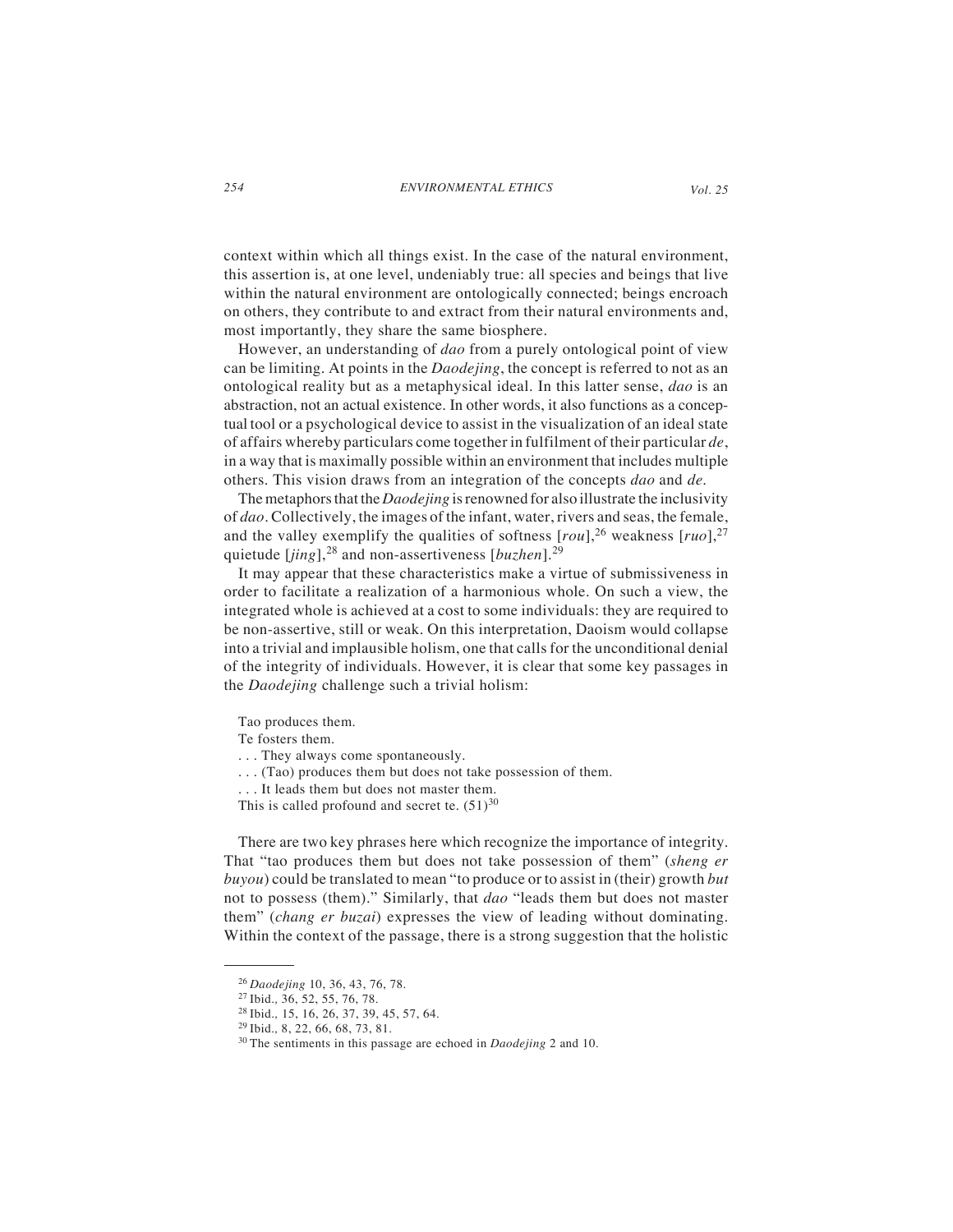perspective does not entail the negation of individual or distinctive features or concerns.

Furthermore, it is striking that *dao* and *de* are mentioned together, highlighting the themes of interdependence and integrity. *De* is that distinctiveness, integrity, or excellence of each individual thing that can be realized only in the context of the whole, the ideal *dao*. A Chinese scholar, Roger Ames, expresses a similar view of the *dao*-*de* polarity:

. . . [*te*] denotes the arising of the particular in a process vision of existence. The particular is the unfolding of a *sui generis* focus of potency that embraces and determines conditions within the range and parameters of its particularity. . . . Just as any one ingredient in the stewpot must be blended with all of the others in order to express most fully its own flavor, so harmonization with other environing particulars is a necessary precondition for the fullest self-disclosure of any given particular.<sup>31</sup>

Ames' conceptualization of *dao* and *de* is not unlike the account expressed in this paper in that it stresses the maintenance of integrity of individual beings while simultaneously emphasizing the importance of context and environment. Ames also makes the important point that the individual-environment nexus should not be seen as dichotomous. In other words, while the individual may be restricted by various aspects of its environment and by its relations with others, this restriction is not necessarily a negative condition.<sup>32</sup>

The maintenance of the integrity of each individual entity is also espoused in two integral Daoist concepts, non-action (*wuwei*) and spontaneity (*ziran*):

For this reason the sage takes no action (*wuwei*) and therefore does not fail. He grasps nothing and therefore he does not lose anything.

. . . He learns to be unlearned, and returns to what the multitude has missed (Tao). Thus he supports all things in their natural state (*ziran*) but does not take any action. (64)

Scholars have often puzzled over of both these concepts, notorious for their ambiguity. The first, *wuwei*, is most frequently though somewhat misleadingly translated as "non-action." This translation evokes a sense of passivity and

He who takes action fails.

He who grasps things loses them.

<sup>31</sup> Ames, "Taoism and the Nature of Nature," p. 331.

<sup>&</sup>lt;sup>32</sup> Ames takes issue with the fact that reasoning in Chinese philosophy is not reducible to, or cannot be subsumed under existing categories in Western philosophies. However, where the ideas in this paper might differ from Ames' is in the latter's suggestion that an aesthetic rather than logical order is fundamental in Chinese thought (as contrasted with Western science) in ibid, pp. 320–26. While the distinction between aesthetic and logical order is meaningful and useful, Ames' assertion that the aesthetic order is the ground of Chinese cosmology may neglect or omit other integrated modes of operation such as the moral or the rational (or reasonable).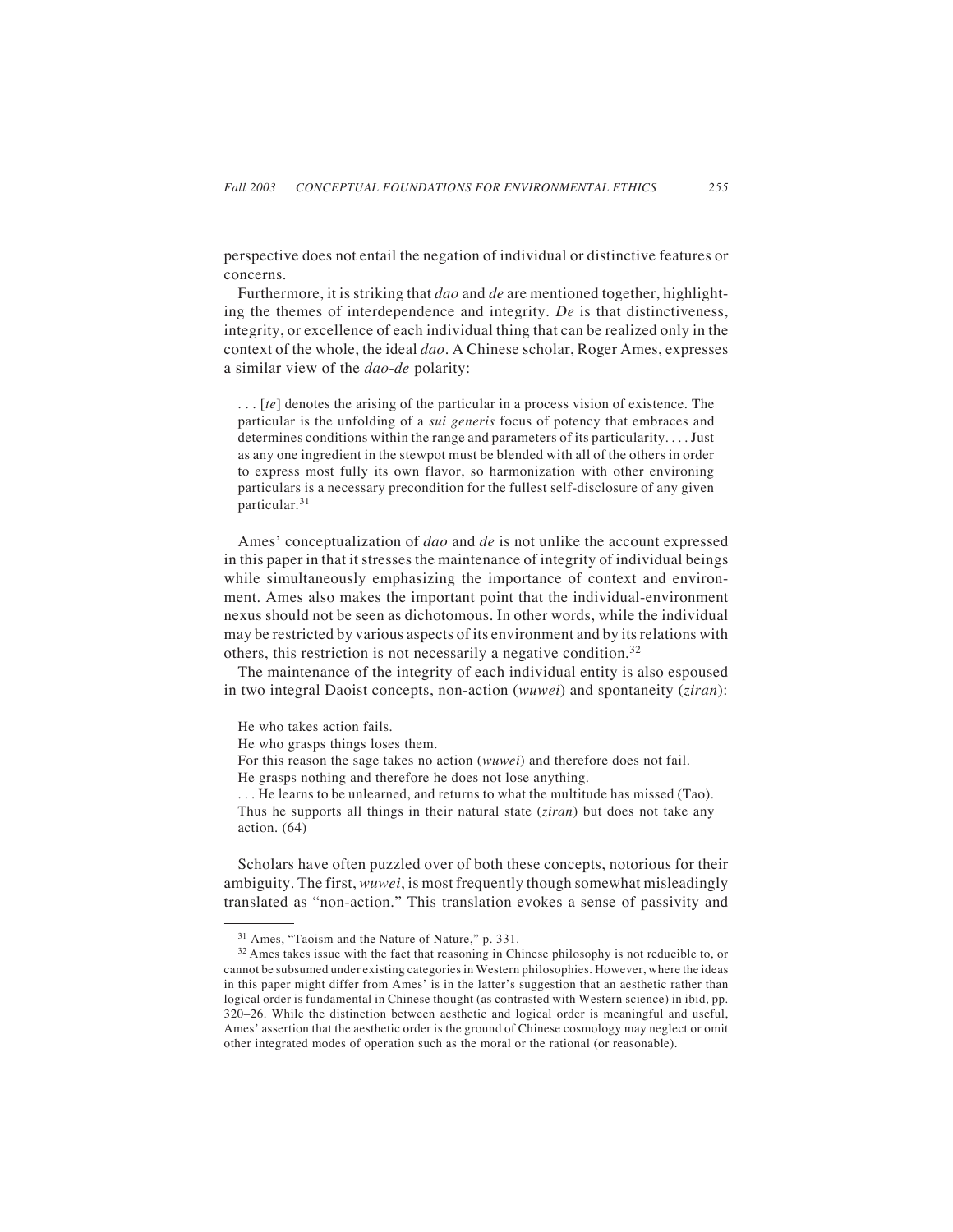#### *256 ENVIRONMENTAL ETHICS Vol. 25*

inaction, rendering any suggestions for activity or change incoherent. Some scholars have argued that the interpretation of *wuwei* as "non-intrusive action" or "non-interfering action" is more philosophically profound and interesting.<sup>33</sup> These latter translations support a meaningful rendition of the concept *wuwei* both at the sociopolitical level (arguing against the imposition of artificial, conformist and universally binding norms) and at the metaphysical level (acknowledging the inappropriateness and fatality of imposing egocentric or anthropocentric norms upon other individuals or species).  $34$ 

The term *ziran* has often been translated as "nature" or "natural." It functions both as a noun, corresponding with the notion of the natural environment, or as an adjective which means "spontaneous." Chapter twenty-five illuminates this concept:

- There was something undifferentiated and yet complete,
- Which existed before heaven and earth.
- . . . I do not know its name; I call it Tao.
- . . . Tao models itself after Nature (*ziran*).

It needs to be noted that the commonly used translation of *ziran* as "nature" is misleading, locating in the concept *ziran* an inherent concern for the natural environment. However, the unquestioning ease with which Daoist thought has been adopted to address certain issues in environmental philosophy has recently been brought under scrutiny by scholars such as Ramachandra Guha:

The detection of a "love of wilderness" and of the "first stirrings of an ecological sensibility" in Daoist thought reflect a selective reading of the Daoist texts as well as conjecture regarding the intention and attitudes of the early Daoists toward environmental concerns. . . . such utopic renditions of Daoist thought need further to be justified in the face of ecological disasters in Chinese history. <sup>35</sup>

The interpretation of the message of the *Daodejing* as supporting naturalistic primitivism also leads to triviality. Either human beings belong to the realm of the natural—in which case the dictum to be natural, like *dao*, is superfluous or they do not—in which case the dictum to be natural is a misdirected aim.<sup>36</sup>

The alternative translation of *ziran* as a principle or as a *modus operandi* is

<sup>33</sup> See the comprehensive discussions of *wuwei* by Benjamin Schwartz, "The Ways of Taoism," in *The World of Thought in Ancient China* (Cambridge: Belknap Press of Harvard University Press, 1985), and Angus C. Graham, "Heaven and Man Go Their Own Ways" in *Disputers of the Tao* (La Salle, Ill.: Open Court Publishing, 1989).

<sup>34</sup> See *Daodejing* 5, discussed later in this section.

<sup>35 &</sup>quot;Radical American Environmentalism and Wilderness Preservation: A Third World Critique," in Andrew Brennan, ed., *The Ethics of the Environment* (Brookfield, Vt.: Dartmouth, 1995), pp. 239–52.

<sup>36</sup> Peerenboom, "Beyond Naturalism."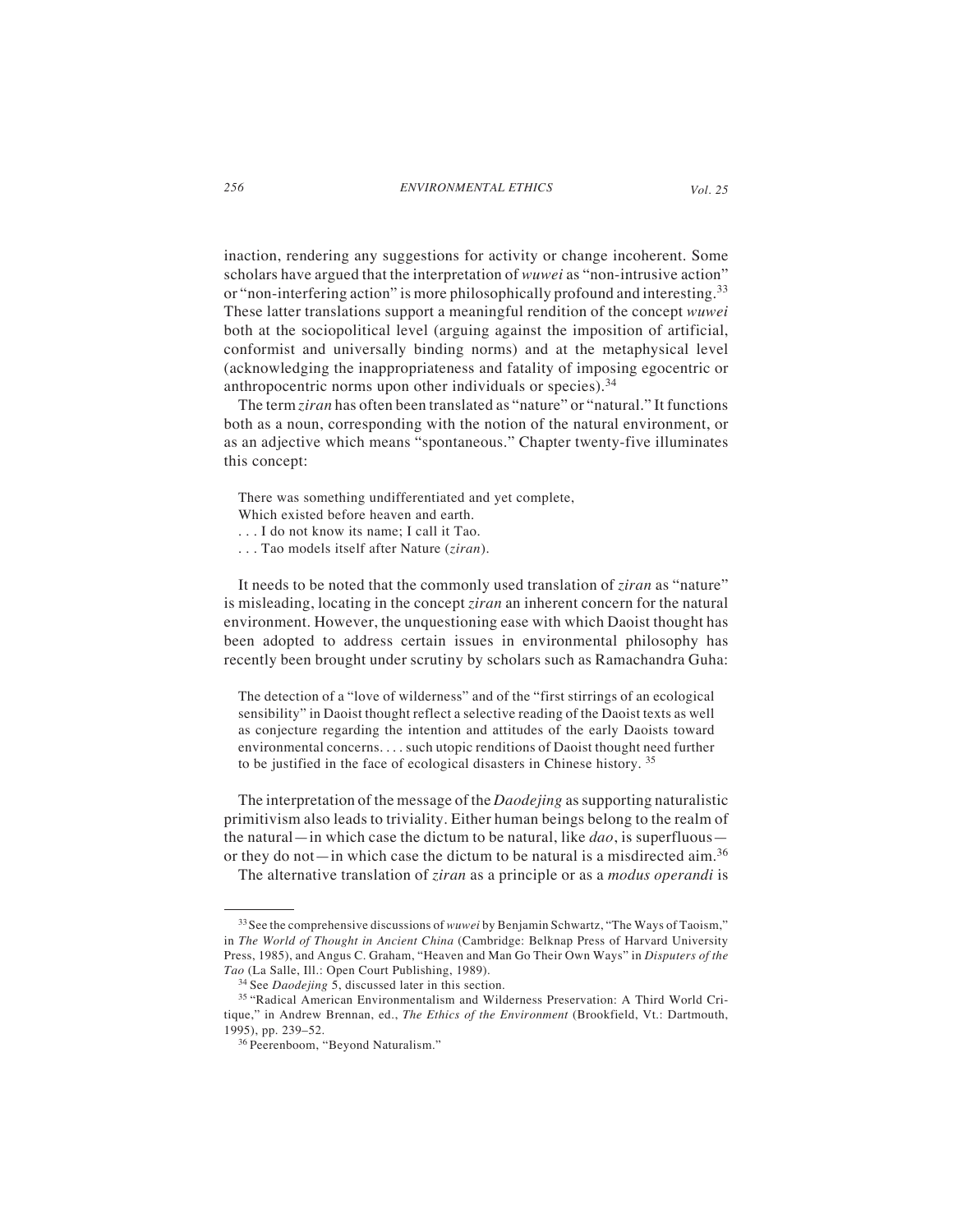both more plausible and fruitful.37 On this interpretation, *wuwei* and *ziran*, understood in combination, provide a coherent picture of Daoist non-assertiveness: *allowing* for the spontaneity of any one individual requires the other, or others, not to impose unnecessary constraints on this individual.<sup>38</sup> In other words, *wuwei* expresses the methodology of *dao* which, in respecting the integrity of individuals, allows room for their *spontaneous* development.

Cheng alludes to this latter interpretation of *ziran* in his views on environmental ethics inspired by Daoist philosophy:

. . . tzu-jan (*ziran*) is not something beyond and above the Tao. It is the movement of the Tao as the Tao, namely as the underlying unity of all things as well as the underlying source of the life of all things. One important aspect of tzu-jan is that the movement of things must come from the internal life of things and never results from engineering or conditioning by an external power.<sup>39</sup>

Cheng identifies *ziran* not merely in ontological terms, but also as a process, a "movement." His analysis also links *ziran* with the notions of *de* (the "internal life of things") with *wuwei* (not being conditioned by an external power).

In the application of *wuwei* and *ziran* to environmental thought, it may be argued that those who share in the Daoist insight will refrain from imposing a human-centered perspective on all things and will not expect the myriad creatures (*wanwu*) to conform to human norms.40 Kirill Thompson, who argues for an aesthetic organization inherent in Daoist philosophy, suggests that

. . . in a Taoist world characterized by aesthetic order, each particular from flea to red giant emerges as a center of things, a bona fide point of reference. . . . Significantly, none is intrinsically better than any other; our preferences among them simply reflect our own perspectives and cannot be given any ultimate justification.<sup>41</sup>

The organizational picture presented by Thomson is supported by *Daodejing* 5, which opens with

Heaven and Earth are not humane *(ren*), They regard all things as straw dogs.

<sup>&</sup>lt;sup>37</sup> This understanding of *ziran* as spontaneity, when applied to the final sentence in chapter sixty-four, would read, "[the Daoist sage] supports all things in their spontaneous development by not taking any action that interferes with their spontaneity." The translation of *ziran* as "spontaneity" instead of "nature" in chaps. 23, 51, and 54 is also particularly effective.

<sup>38</sup> See *Daodejing* 12, 18, 19, 20, 37 and 53.

<sup>&</sup>lt;sup>39</sup> Cheng, "On the Environmental Ethics of the Tao and the Ch'i," p. 356.

<sup>40</sup>*Daodejing* 4, 5, 25, and 64.

<sup>41</sup> Thompson, "Taoist Cultural Reality: The Harmony of Aesthetic Order," p. 177.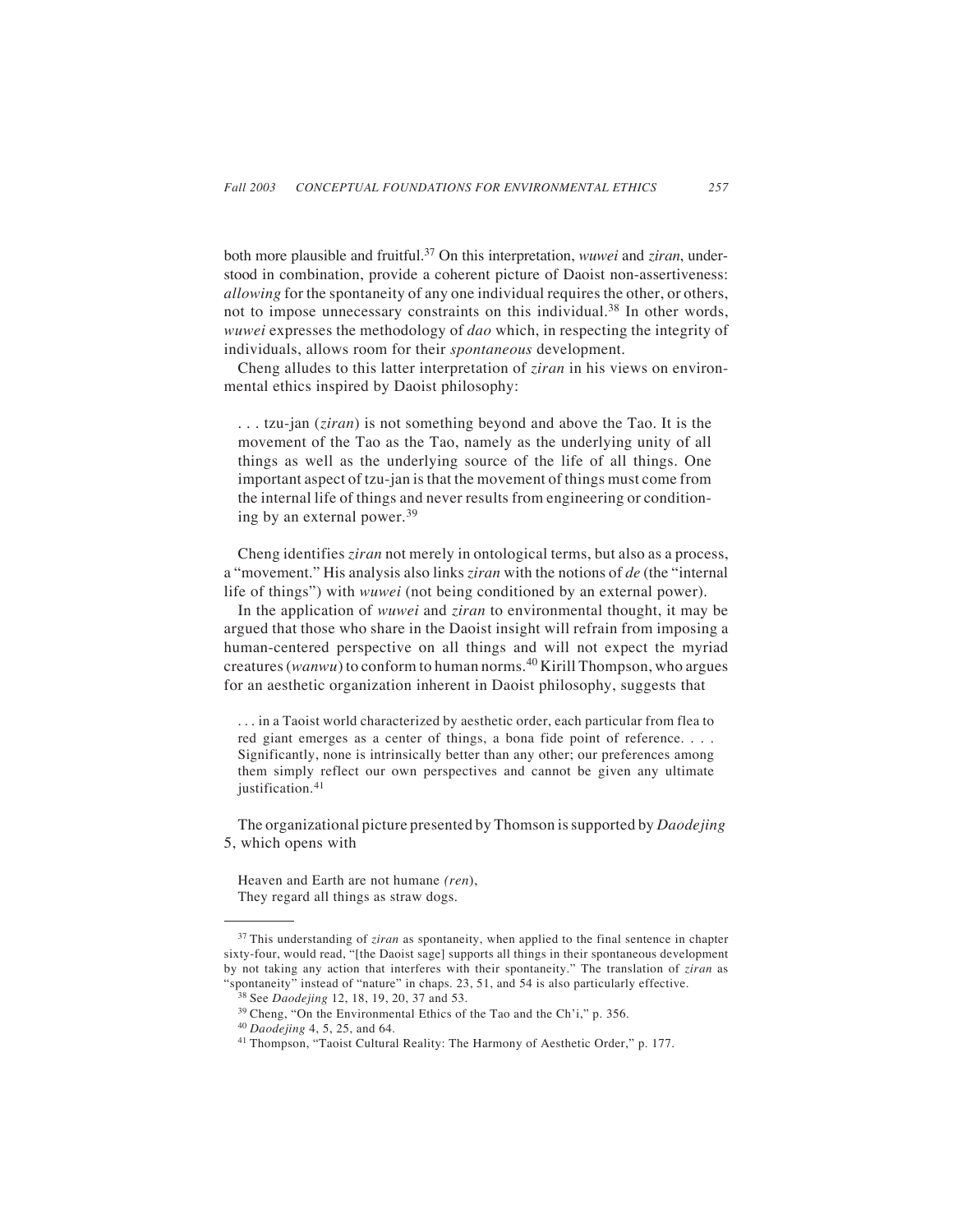The sage is not humane. He regards all people as straw dogs.

D. C. Lau, a scholar of Chinese thought notes in his translation that "[i]n the *T'ien yun* chapter in the *Chuang tzu* it is said that straw dogs were treated with the greatest deference before they were used as an offering, only to be discarded and trampled upon as soon as they had served their purpose."<sup>42</sup>

Apart from its anti-anthropocentric tone, the notion of straw dogs is philosophically interesting, its significance reaching beyond issues of instrumentality. While the straw dog serves a certain function within the sacrifice, it is also *central* to it; without the straw dog, the sacrifice loses its fuller, broader and richer significance, and perhaps cannot proceed at all. In this way, the issue of the straw dogs—a symbol for "all things" (*wanwu*)—transcends debates on intrinsic and instrumental value. The tone of *Daodejing* 5 impels us to see everything as holding its distinctive significance *within the context of the dao*.

From this analysis, the two sets of concepts, *dao* and *de*, and *wuwei* and *ziran*, are seen in their fullest cooperation: the recognition and valuing of individual distinctiveness (*de*) entails an appreciation of its spontaneous expression (*ziran*); allowing for (*wuwei*) spontaneity, on the other hand, is not simply idiosyncratic and uncoordinated self-fulfilment. The realization of each individual is meaningful only within the context of its relatedness and responsivity to others within the whole (*dao*). The affirmation of the value of individual beings *within the environmental context* feeds into a complex holism which emphasizes both the integrity and interdependence of individuals.

#### IV. A DAOIST PROPOSAL FOR AN ENVIRONMENTAL ETHIC

#### ANTI-ANTHROPOCENTRICISM

A major theme that cuts across many debates in environmental philosophy is that of anthropocentricism. At its most general level, anthropocentricism, construed as the inability or unwillingness of human beings to accord moral standing or moral consideration to other species, has been held responsible for the degraded state of the natural environment and for the extinction of species.

The issue of anthropocentricism has been at the centre of debates about the nature and scope of environmental ethics. A number of environmental ethicists see anthropocentricism as the basic problem in environmental ethics. They argue that to construct an environmental ethic based on human concerns is to beg the question about the need for environmental ethics to address the issue of human-centeredness in environmental thought.

For instance, Val Plumwood, articulating an ecofeminist philosophy, argues against integrating "nature" into an essentially anthropocentric model. Plumwood

<sup>42</sup> Lau, *Lao Tzu*, p. 61.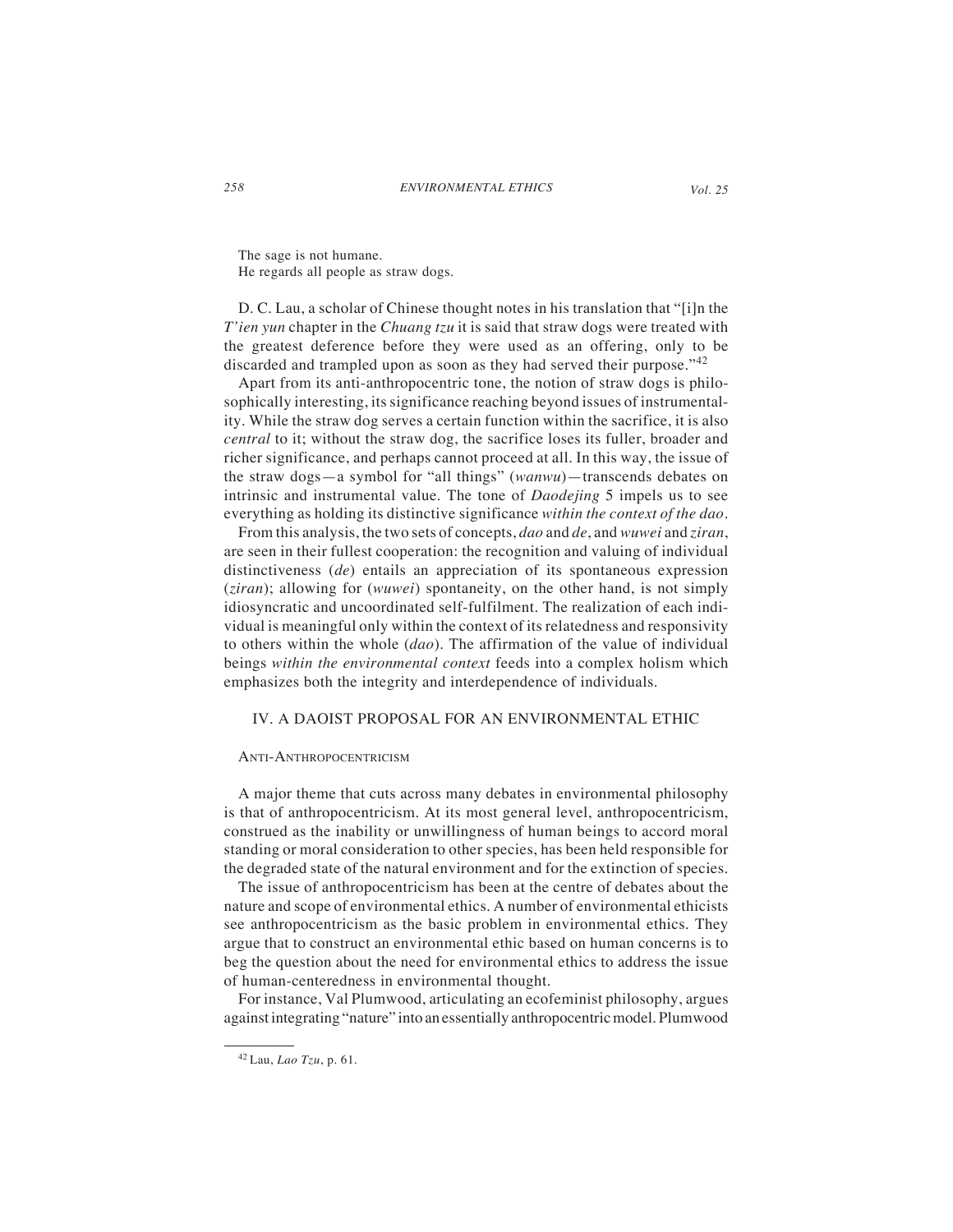sets up five features that a viable, non-hierarchical and non-anthropocentric environmental ethic should include. These are

- (a) the acknowledgment of dependency between human beings and other beings (the well-being of other species is not merely accidentally or externally related to that of human beings and vice versa);
- (b) the avoidance of radical exclusion of human beings from other beings (radical exclusion denies the possibility of continuity and community between the human and the nonhuman; a proper resolution requires not just a recognition of similarities and differences but also a recognition of a complex, interacting pattern both of continuity and difference);
- (c) the avoidance of merely incorporating other beings within the notion of humanity (Plumwood calls this an "assimilating" strategy which may result in other species being seen as inferior humans);
- (d) the avoidance of instrumentalism at all costs (a viable environmental ethic should consider other beings and species, and the natural environment, not merely as means to human ends); and
- (e) the avoidance of homogenization or stereotyping (involving a recognition that the beings within the natural environment are not homogenous; other species have some different needs from those of human beings and different individuals and species have their distinctive characteristics and interests).43

The view in the *Daodejing* described in this essay incorporates the points articulated by Plumwood. In response to Plumwood's concerns, the philosophy of the *Daodejing* as outlined in this essay may be presented as follows:

- $(a_1)$  The perspective of the *dao* presents an ideal inclusive whole that does not permit the mere assertion of human priority. The flourishing of *dao* is predicated upon the well-being of individuals within the *dao*. Hence, the assertion of independence on the part of human beings, or any other being or species, will be ultimately futile because it severs essential interdependencies between beings.
- $(b<sub>1</sub>)$  The Daoist criticism of the Confucian project of creating a human cultural identity, distinct and separate from all other species and the natural environment, addresses this concern of radical exclusion. Daoism deems human institutions, ranks and hierarchies as "unnatural" because they remove continuities and similarities between humans and their natural environment.
- $(c<sub>1</sub>)$  Daoist axiology is irreducible to one group, kind or species, or even

<sup>43</sup> Val Plumwood, *Feminism and the Mastery of Nature* (London: Routledge Publishing. 1993), pp. 48–55.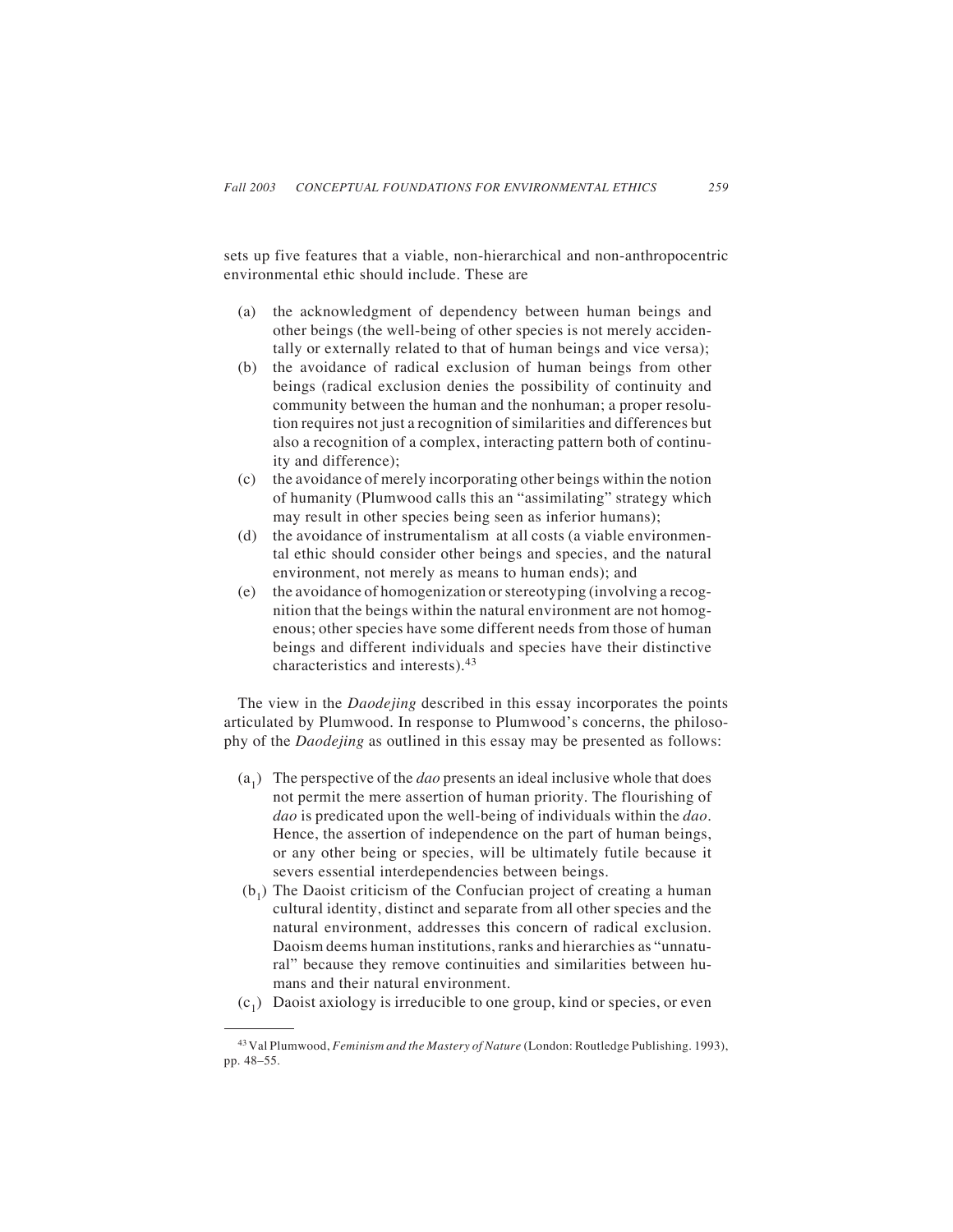to the whole. Daoist thought strongly urges a transcendence of the merely human. It is also sceptical regarding the values that are upheld by humankind, and imposed on all aspects of human and nonhuman existence. In particular, the concepts *wuwei* and *ziran* support a conceptual system that recognizes the integrity of each individual and allows for their spontaneous development, within the parameters of its environment.

- $(d_1)$  The rejection of conventional values involves an overturning of dualism through a shattering of dualistic pairs, embodied in the *daode* polarity. This rejection of dualism entails a rejection of the unconditional valuing of all that is human as deserving absolute priority. Additionally, it is not the case that only human beings possess noninstrumental value. The theme of intrinsic relatedness of beings and species is one that casts doubt on the whole debate regarding which beings have intrinsic value and which others have only instrumental value. First, it blurs the clear individuation and separation of particulars. Second, it endorses a multitiered value system where relationships, in addition to individuals, are valued.
- $(e_1)$  The *Daodejing* recognizes the integrity of individuals within the whole and seeks to promote their well-being within the context of the whole. The valuing of individuals also prompts a recognition of a multiplicity of needs, interests and values.

The depth of the philosophy of the *Daodejing* lies not merely in the fact that it is able to respond to the requirements of a non-anthropocentric environmental ethic as proposed by Plumwood. It could also provide a more thorough evaluation of the issue of anthropocentricism itself, which has been intensely debated. Some philosophers reject the methodology of merely extending existing normative ethical theories to include nonhuman species, individuals and entities in our moral consideration.<sup>44</sup> Others argue against anthropocentricism inherent in existing normative theories, contending that the only viable environmental ethic is one with a non-anthropocentric, ecological focus.<sup>45</sup>

In response, there are arguments against the viability or plausibility of a nonanthropocentric ethical system, instigating some to make a distinction between *weak* anthropocentricism and *strong* anthropocentricism.46 While anthropo-

<sup>44</sup> See, for example, John Rodman, "Review Discussions: The Liberation of Nature?" *Inquiry* 20 (1977): 83–145; Richard and Val Routley, "Human Chauvinism and Environmental Ethics," in Don Mannison, Michael McRobbie, and Richard Routley, eds., *Environmental Philosophy* (Canberra: Australian National University, Research School of the Social Sciences, 1980), pp. 96–99.

<sup>45</sup> See, for example, Arne Naess, "The Shallow and the Deep, Long-Range Ecological Movement," *Inquiry* 16 (1973): 95–100, and Plumwood, *Feminism and the Mastery of Nature*.

<sup>46</sup> Defenders of weak anthropocentricism include Eugene Hargrove, "Weak Anthropocentric Intrinsic Value," in Max Oelschlaeger, ed., *After Earth Day: Continuing the Conservation Effort*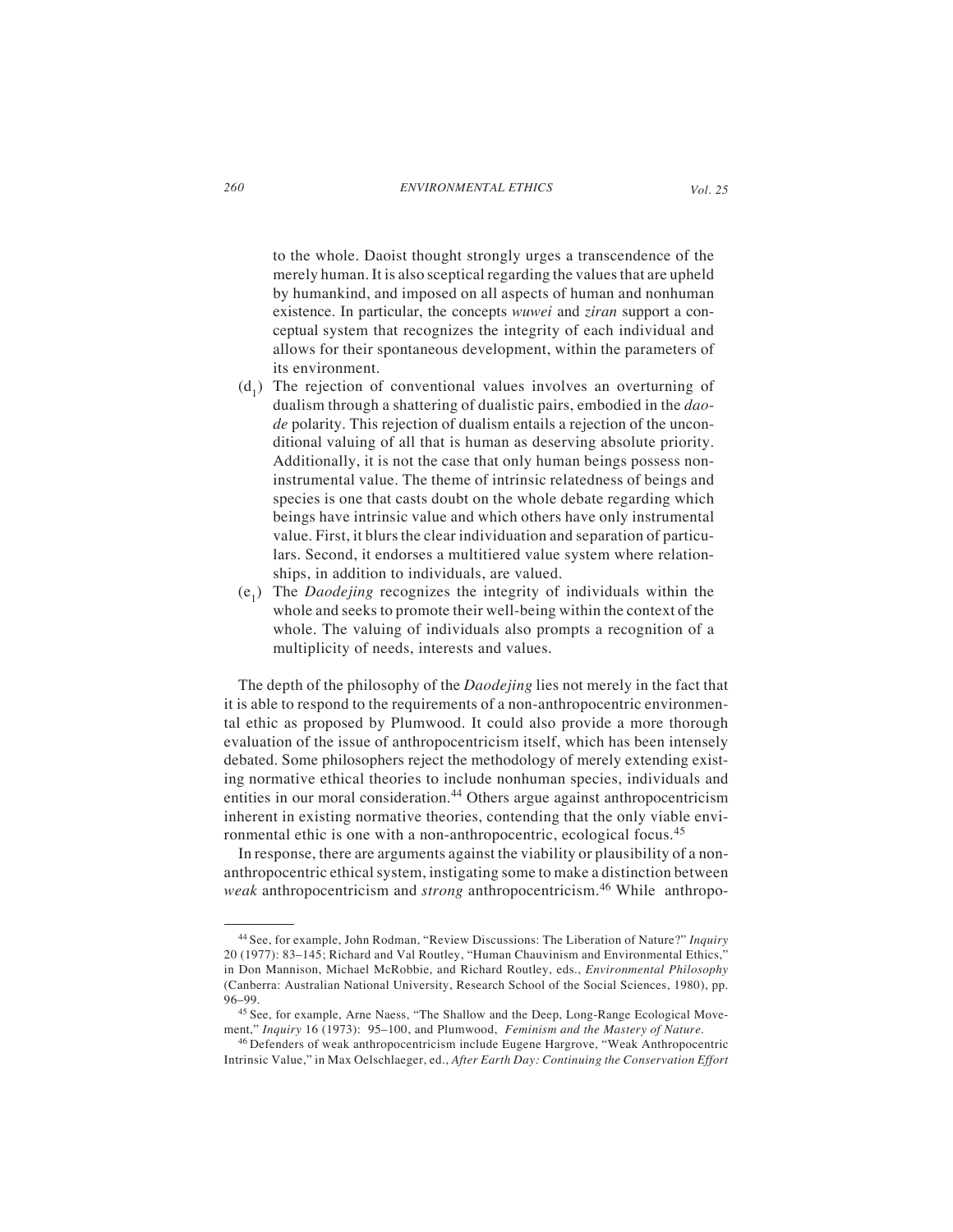centric environmental ethics may fall anywhere within this range—and, indeed, the credibility of the distinction has been questioned—the key difference between weak and strong anthropocentricism is not that the latter lacks any tangible concern for the natural environment. Rather, strong anthropocentrists in general perceive the appreciation of value, and the act of valuing, as essentially human enterprises. In that connection, they normally move on to posit that the concerns of nonhumans or the natural environment are only instrumental or secondary to human concerns and hence are only worth pursuing or preserving within that framework. In contrast, the range of weak anthropocentric theories uphold that at least some nonhuman interests are morally considerable, although they may be overridden by human ones. Here, again, the distinctness of such positions from non-anthropocentric views has been challenged.<sup>47</sup>

The *Daodejing* circumvents debates about whether environmental ethics should seek to be anthropocentric or non-anthropocentric. It bypasses debates on whether individuals, entities, or species possess intrinsic or instrumental value, proposing instead to understand value in terms of the individual's place within the whole. The value of the straw dog within the context of the whole is neither *only instrumental* nor *only intrinsic*. When applied to environmental issues, the analogy is clear: individuals, species, or entities are *situated in*, and *connected to others within,* the natural environment. In this context, they seldom, if ever, possess only intrinsic value or only instrumental value. It is perhaps through this method of moving beyond both debates on anthropocentrism, and intrinsic versus instrumental value, that environmental ethics can begin properly to consider the ethical development of human attitudes and behavior within the natural environment.

#### AGAINST HUMAN SEPARATENESS AND OTHER DUALISMS

It has been asserted that anthropocentric attitudes are based partly in a commitment to the view that humans are separate and independent of other species and the environment. Such a perspective is, in turn, often linked to a dualistic framework set up between humans and other species, such as that between man-nature, subject-object, master-slave or dominant-dominated. This fundamental dualism is problematic as it is associated with the viewing of humans as discontinuous with, independent of, superior to, and perhaps even antithetical to, the natural environment. Such a perspective is damaging not only for the natural environment but for humans as well. It legitimizes a false

<sup>(</sup>Denton, Tex.: University of North Texas Press, 1992). Those who propose versions of strong anthropocentricism include William Baxter, *People or Penguins: The Case for Optimal Pollution* (New York: Columbia University Press, 1974). See also Bryan Norton, "Environmental Ethics and Weak Anthropocentricism," *Environmental Ethics* 6 (1984): 131–48.

<sup>47</sup> See Norton, "Environmental Ethics and Weak Anthropocentricism."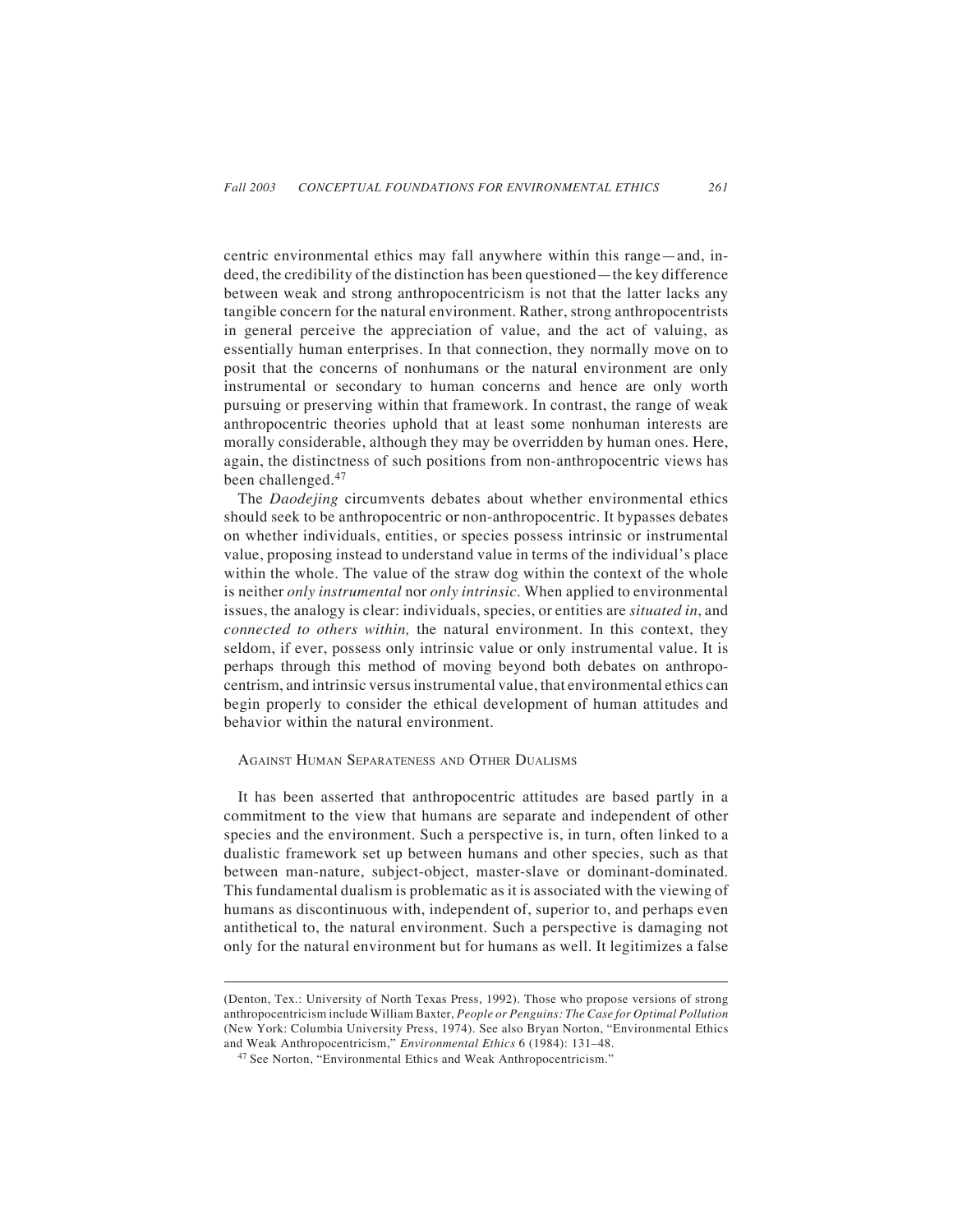dichotomy between humans and the environment, and it warrants, specifically, the mastery, domination and exploitation of the natural environment by human beings.48 Additionally, such assumptions of the human-nature dichotomy tend to oversimplify aspects of connectedness between humans, other species, and the environment, and thus restrict a full and proper evaluation of ethical issues, often presenting these as simplistic trade-offs.

The *Daodejing* questions the human tendency to assert independence from all other existing beings.49 It upholds a concept of the related self as basic. All beings are determined in part by others in their environment. There is not one being that successfully maintains independence from all others in its environment. Each being seeks fulfillment within the boundaries and parameters in its environment. In this context, the curtailment of the immediate needs and interests of particular individuals and groups is not seen as necessarily, or always, negative. Ideally, individuals in that context are able to pursue their interests in a maximal way *within their environment*.

In a fundamental way, the rejection of dualism and its corresponding assertions of separateness of the human species from others, touches on issues of human identity. The *Daodejing* urges a reevaluation of the conceptual framework that asserts *independent* human existence. It is perhaps paradoxical that such an attempt to cast doubt upon the significance of human independence actually creates the conditions for the development of a far richer and more substantial meaning of human identity.

#### HOLISM AND INTEGRITY

Within environmental philosophy, holism is articulated in a variety of ways. It operates in many ecocentric accounts, with a variety of meanings.<sup>50</sup> However, holism has not received universal acceptance amongst environmental philosophers. Some philosophers are rightly critical of certain versions of environmental holism because they may neglect the needs of individuals.<sup>51</sup>

<sup>48</sup> See Plumwood (1993) *Feminism and the Mastery of Nature*, chap. 2: "Dualism: The Logic of Colonisation.'

<sup>49</sup>*Daodejing* 2, 5, 7, 19, 32.

<sup>50</sup> There are fine distinctions made between some versions: *metaphysical holism* (that wholes exist apart from their part and may be more real than their parts), *methodological holism* (which asserts that in order to understand the constituent parts, we need to understand various phenomena associated with the whole), and *ethical holism* (that moral consideration should be extended to wholes). See the discussion in Joseph DesJardins, *Environmental Ethics*, 3rd ed. (Belmont, Calif.: Wadsworth Thomson Learning, 2001), pp. 176–77.

<sup>51</sup> For example, Eric Katz, "Organiscism, Community and the 'Substitution Problem,'" *Environmental Ethics* 7 (1985): 241–56; Tom Regan, *The Case for Animal Rights* (Berkeley: University of California Press, 1983); and Don Marietta, Jr., "Environmental Holism and Individuals," *Environmental Ethics* 10 (1988): 251–58.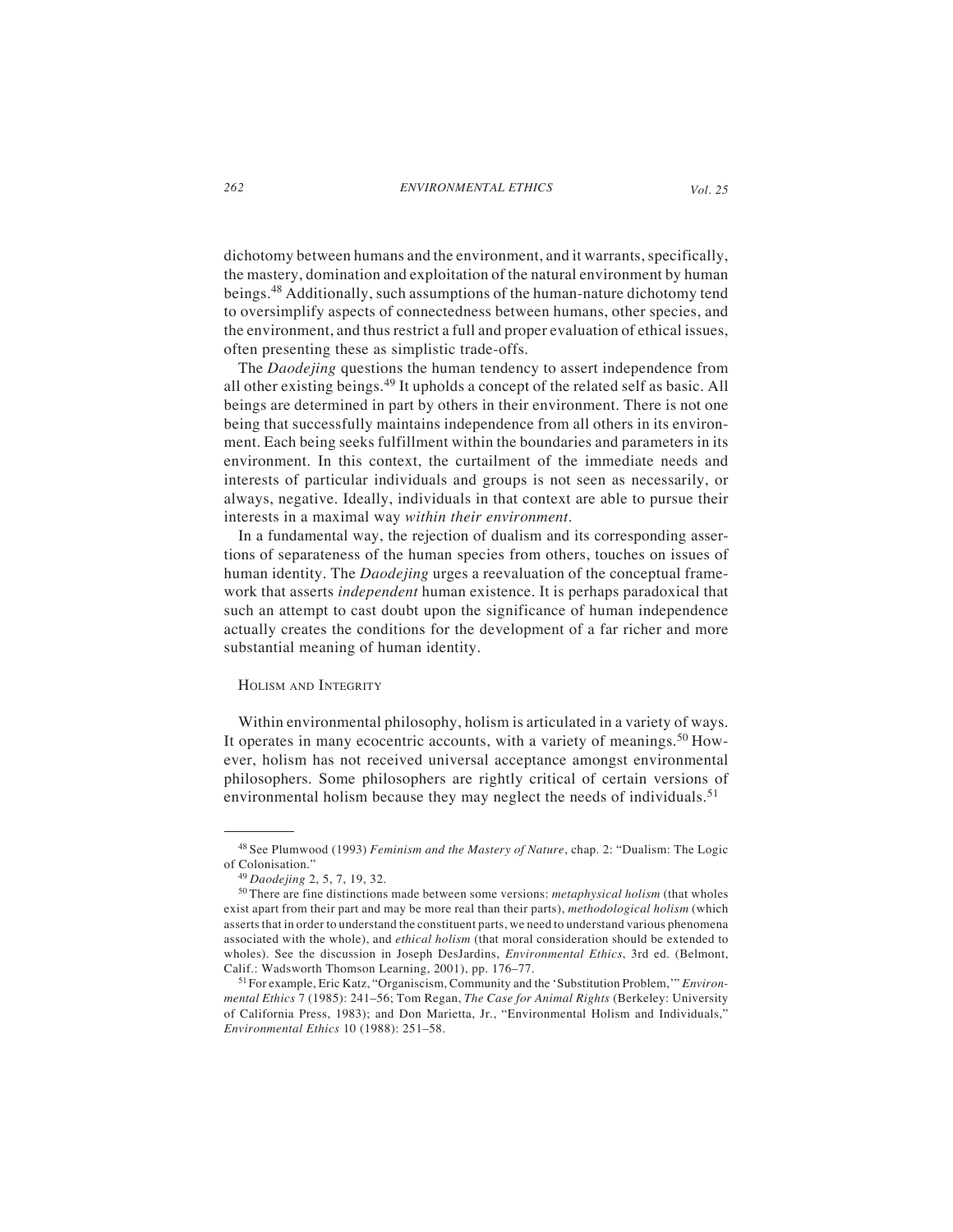R. P. Peerenboom, in his attempt to apply Daoist views to environmental ethics, relies on a holism with some consideration of outcomes:

. . . no individual or species or specimen is a priori entitled to protection. . . . No single criterion is privileged as *the* criterion. When conflicts arise, the focus turns not to adjudicating according to a fixed rule who is right and who is wrong, but to achieving a harmonization of the disparate interests that will benefit all.<sup>52</sup>

Peerenboom is cautious, however, that such harmony may be merely conceptual. He writes:

While this interpretation may be philosophically promising . . . [o]ne wonders of how much assistance it will be to the environmental philosopher faced with reallife problems. . . . In actual practice, this process of balancing interests to attain an equilibrium is susceptible to the politics of power . . . [because of] real *dis*parity as some members exercise a greater influence over the end result than others: some are conductors, composers, and maestros; others are bit players.<sup>53</sup>

Peerenboom is a little pessimistic regarding the applicability of Daoist philosophy to contemporary environmental debates. It is clear that the "process of balancing interests is susceptible to the politics of power." However, this is not a problem specific to a Daoist environmental ethic. Peerenboom himself makes this point later in the same essay, that these problems surface in every ethical system.

Indeed, the fact that there are power differentials should be engaged with directly, instead of avoided, in environmental debates and negotiations. The contention here is that Daoist philosophy can provide more to environmental ethics than Peerenboom allows it to. As argued previously, holism in Daoist philosophy maintains a sense of individual integrity. The balance between the interdependence of all things and the maintenance of their *de*, their individual excellences, allows for the realisation of a whole that is not merely the sum of its parts. Rather, the integrity and the stability of the larger whole is valued not because the whole is valued as an end-in-itself, but because these conditions combine to assist in the preservation of the well-being of its constituent parts. Furthermore, the principles of *wuwei* and *ziran* highlight the importance of acknowledging the distinctive identities of the many. The endorsement of nondominating or non-intrusive action is a corollary of the imperative to recognize and allow for the spontaneous development of (the many) others. The legitimacy of individuals in their distinctiveness should be adopted as a fundamental feature of any environmental ethic.

<sup>52</sup> Peerenboom, "Beyond Naturalism," pp. 20–21.

<sup>53</sup> Ibid., p. 21.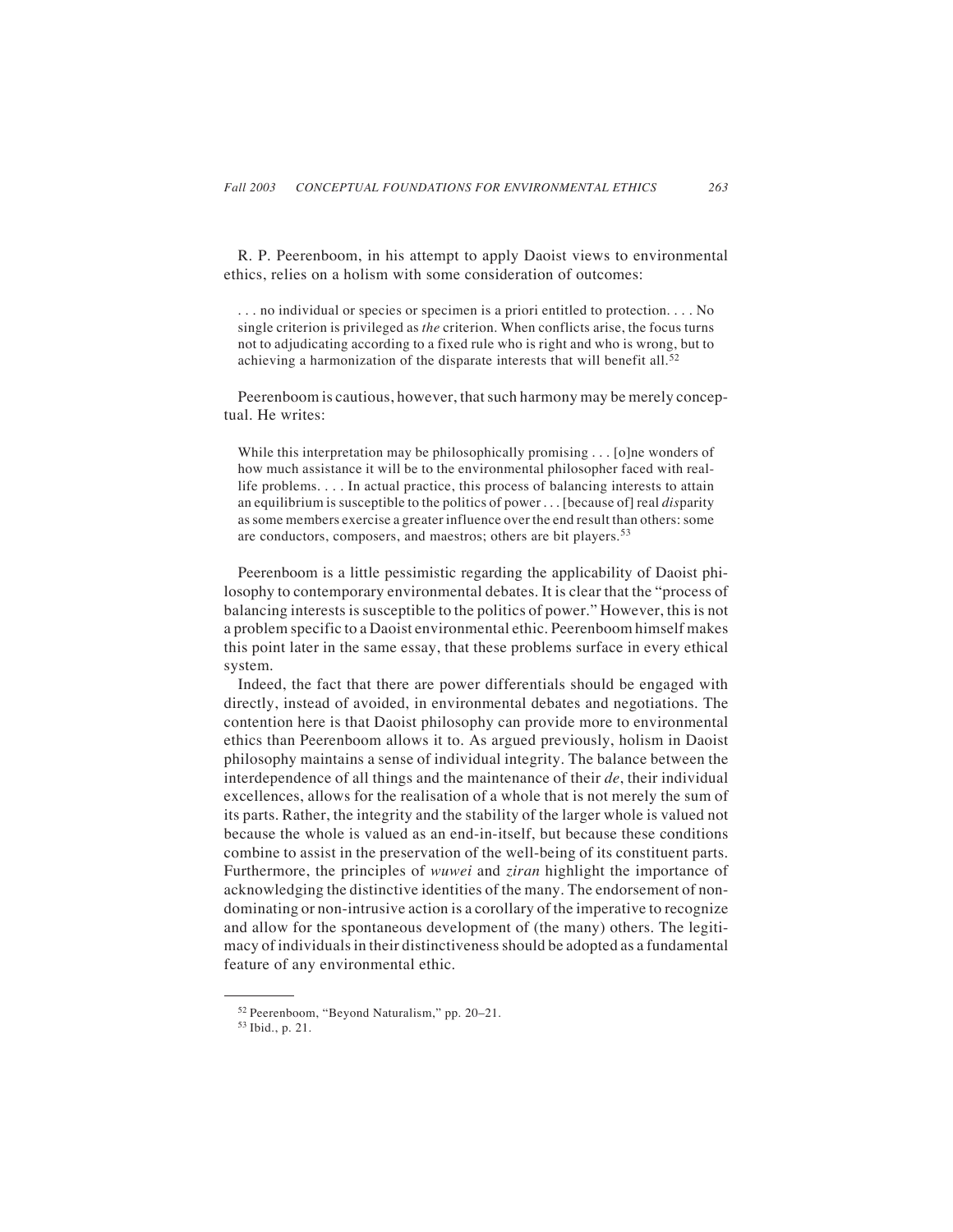#### *264 ENVIRONMENTAL ETHICS Vol. 25*

This view of the self-in-relation and self-in-context necessitates a fundamental change in conceptual frameworks, particularly in philosophies where identity is construed in essentially individualistic and atomistic terms. On this view, impartiality or detachment, for example—or more generally the requirement to treat all like cases alike, irrespective of the individuals or factors involved—would not be accorded priority. Rather, decision making would involve taking into account the particulars involved and the relationships that obtain between them, in the context of the whole.

It is also obvious that a viable holistic theory must account for conflict of the sort Peerenboom refers to, where there are power imbalances. The issue of conflict is not simplified within a Daoist axiology proposed in this paper. Indeed, it should be expected that a Daoist assessment of values would culminate in a multitiered account that resists unitary evaluations which reduce or assimilate a wide variety of particulars to the standard. Such an assessment *should* yield a more complex entanglement of issues: a proper resolution will take into account the interests of individuals, species and of the whole, together with the relevant relations that obtain between individuals within the whole. Clearly, in certain situations, conflict may facilitate development or precipitate positive change.

The view articulated in this paper transcends a simplistic view of the whole as a mere sum of its parts. In this more complex view, the whole is not more important than, or independent of its parts; rather, an adequate understanding of individuals comes only when we view them relative to the system of interdependencies in which they exist. Daoist philosophy provides the basis for valuing human *and* nonhuman individuals and species, and for a proper acknowledgment that individuals may also possess value by virtue of the relations in which they stand, with other beings in the context of the whole.

From a holistic perspective, it is clear that not all individuals or groups may achieve their desired outcomes on any one issue and that, at times, compromise is essential. Within the framework of the *Daodejing*, negotiation and compromise are to be understood in the context of the whole. If this view is accepted, then, like conflict, compromise is not necessarily or always negative. That compromise may have positive effects or outcomes is predicated on a related and contextualized self. Both individuals, and the relations that hold between them, are morally significant. Hence, decisions could be made, for example, that entail a loss for the individual, but which enrich a particular other or others. In this way, the loss suffered by that individual is not a complete or absolute loss. Holism in the *Daodejing* refers to a comprehensive harmony between the realisation of individual excellence (*de*) within a context of interdependent, mutual enrichment (*dao*).

In a Daoist environmental ethic, what is ultimately sought is not the satisfaction of all parties concerned but rather a *maximally* coherent and superlative state of affairs. How this ideal condition might be attained is best demonstrated through analogy. Here, an analogy from philosophy of religion is helpful.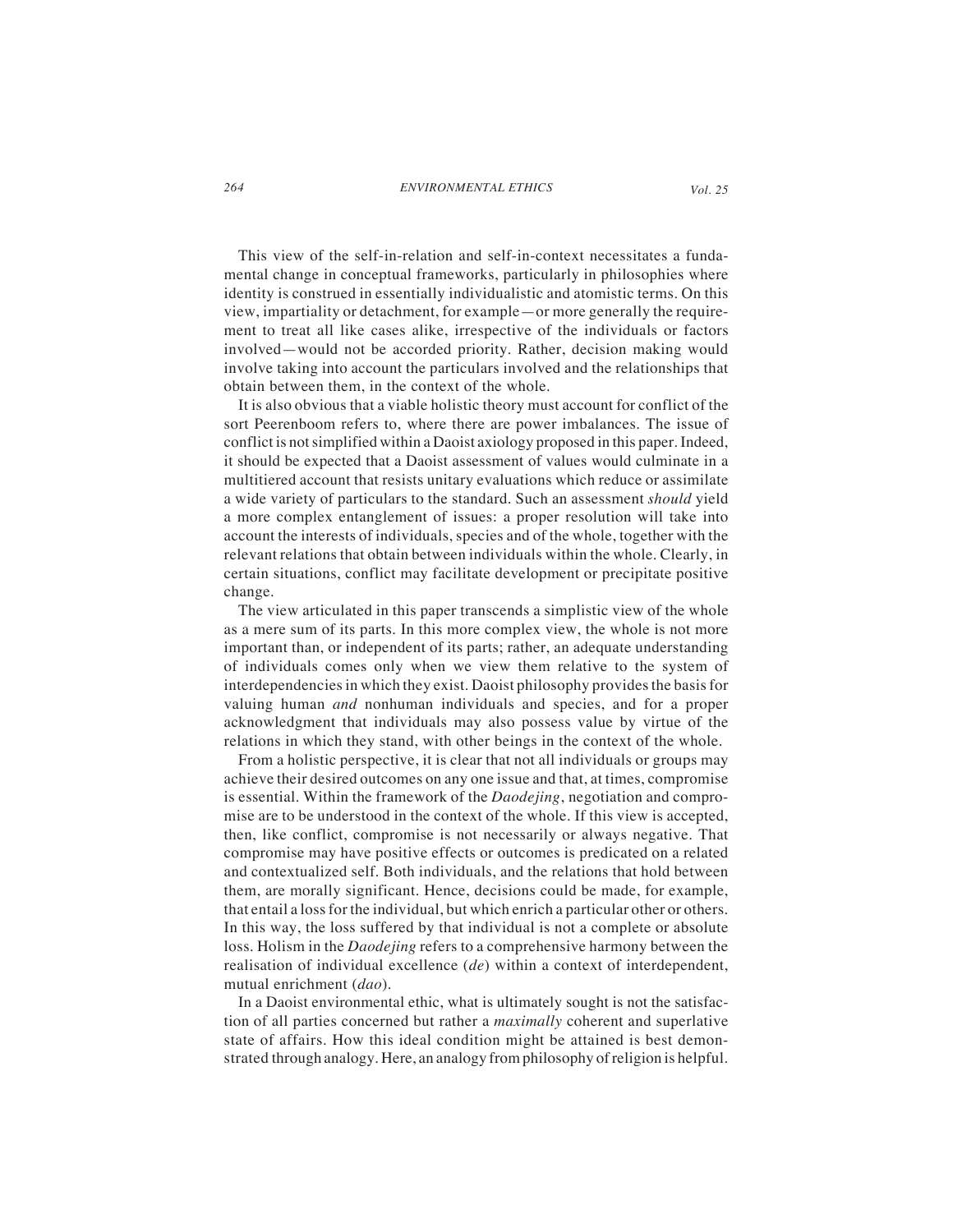Philosophers of religion and theologians have been concerned with the issue of god's attributes, noting that the set of them taken together—omnipotence, omniscience and maximal goodness—may appear to be internally inconsistent. For instance, doubts have been articulated regarding the traditional understanding of omnipotence, that god is able to do *everything*; such questions include god's powers to overturn logical necessities, to change god's own past, or to conduct evil acts.

A traditional response is that god is capable of evil acts, but will not bring them about because god is good. However, this response is unsatisfactory for two reasons. First, this approach could lapse into a circularity regarding the definition of good and evil. Second, and more significantly, it does not deal with the root of these problems regarding god's different attributes. The traditional methodology of assessing god's attributes has been to take each of these characteristics in turn, and to discuss them independently of god's other attributes. Such a strategy isolates the different attributes and fails to conceive of them as properties embodied by the one being; the result is a fragmented picture of the one being who embodies these attributes.

A solution that has come up in response to this difficulty is one that emphasizes the need to see god as the embodiment of these different characteristics, and appropriately to construe the latter in interplay. On this view, one should see the different characteristics of god not in isolation, but as embodied by the one being. God, in his exercise of abilities, consistently achieves a maximally satisfactory state of affairs. In other words, ". . . the rationale behind ascribing great-making qualities to God is to make explicit the emphatic, central belief that God is perfect or maximally excellent."54 On this view, god possesses, in the best way possible, his great-making properties: god has the "*greatest compossible* [co-possible] *set of properties.*"55 In practical terms, this would mean that "[i]f God's being perfectly good in any way limits God's being allpowerful, it does so only in a fashion that, overall, contributes to the excellence of God."<sup>56</sup>

This approach to the issue of god's attributes in the philosophy of religion could benefit discussion on environmental holism. In particular, the notion of compossibility calls for a recognition and acceptance that, from the point of view of the whole, a maximally fruitful outcome is not necessarily one that attempts to ensure the full satisfaction of all parties involved. The application of this idea to debates about environmental holism yields significant results: decisions are made *neither* exclusively for the whole and against the individual, *nor* for the individual and against the whole. Indeed, from the point of view of compossibility, it would appear that such characterizations of holism

<sup>54</sup> See Charles Taliaferro, *Contemporary Philosophy of Religion* (Oxford: Blackwell Publishers, 1999), p. 74.

<sup>55</sup> Ibid.

<sup>56</sup> Ibid*.*